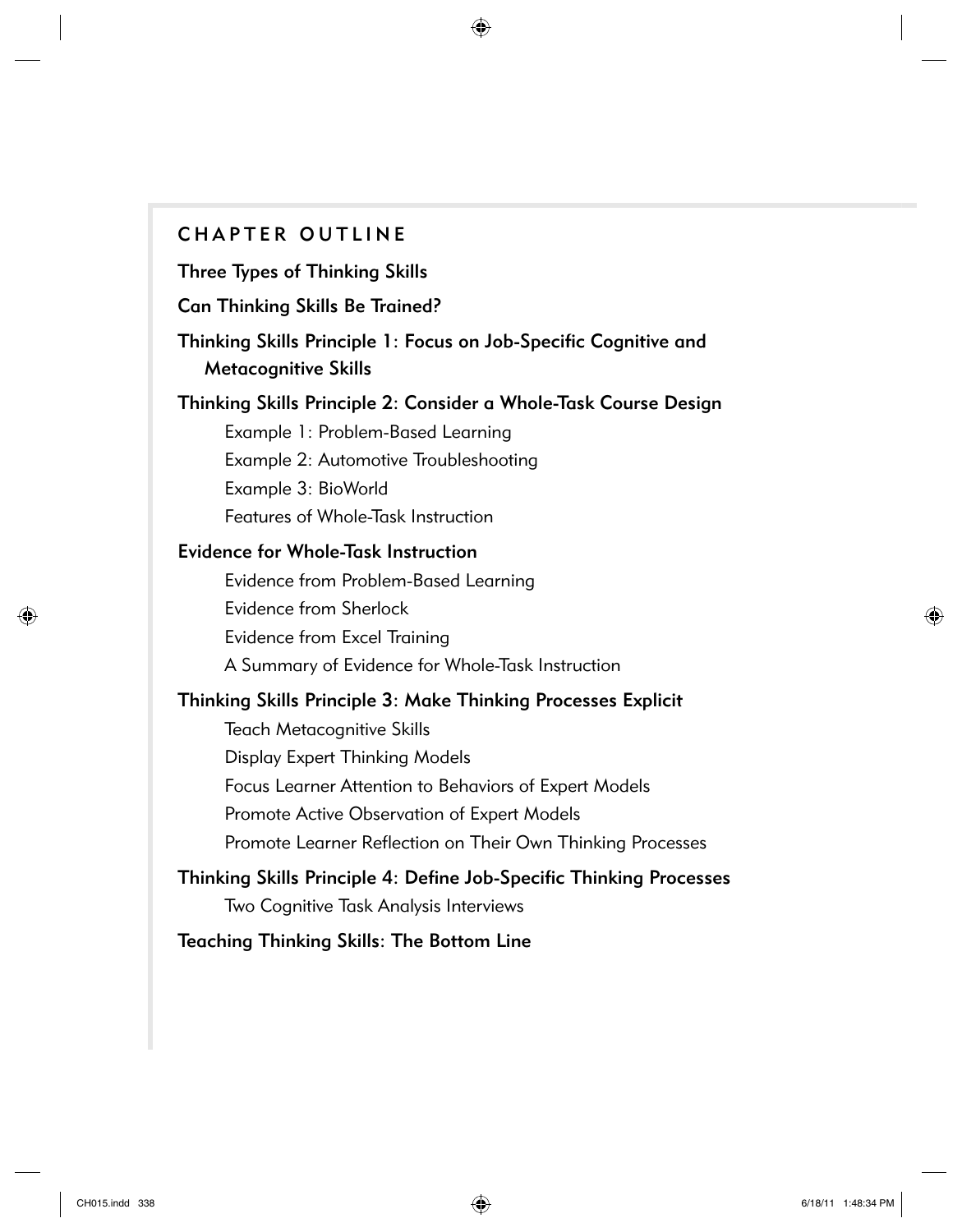# 15 e-Learning to Build Thinking Skills

#### WHAT'S NEW IN THIS CHAPTER?

HEN YOU HELP LEARNERS BUILD thinking skills, you enable the workforce to quickly adapt to changing conditions. For example, in the military, Chatham (2009) observes: "Today's missions now require that we also train each soldier to be a little bit of a linguist, anthropologist, city manager, arbitrator, negotiator, engineer, contract specialist, ambassador, and a consummate bureaucrat within the Army system. As if that weren't enough, each soldier must be ready instantly to shift into a shooting mode and then an hour later calmly negotiate with the brother-in-law of the man he shot" (p. 29). How many job roles in your organization rely on flexible problem-solving skills? From managerial skills to consultative sales and customer service, nearly all organizations rely on multiple competencies that require thinking skills to achieve bottom-line performance goals.

In the second edition of *e-Learning and the Science of Instruction,* we provided evidence and guidelines for using e-learning to build job-specific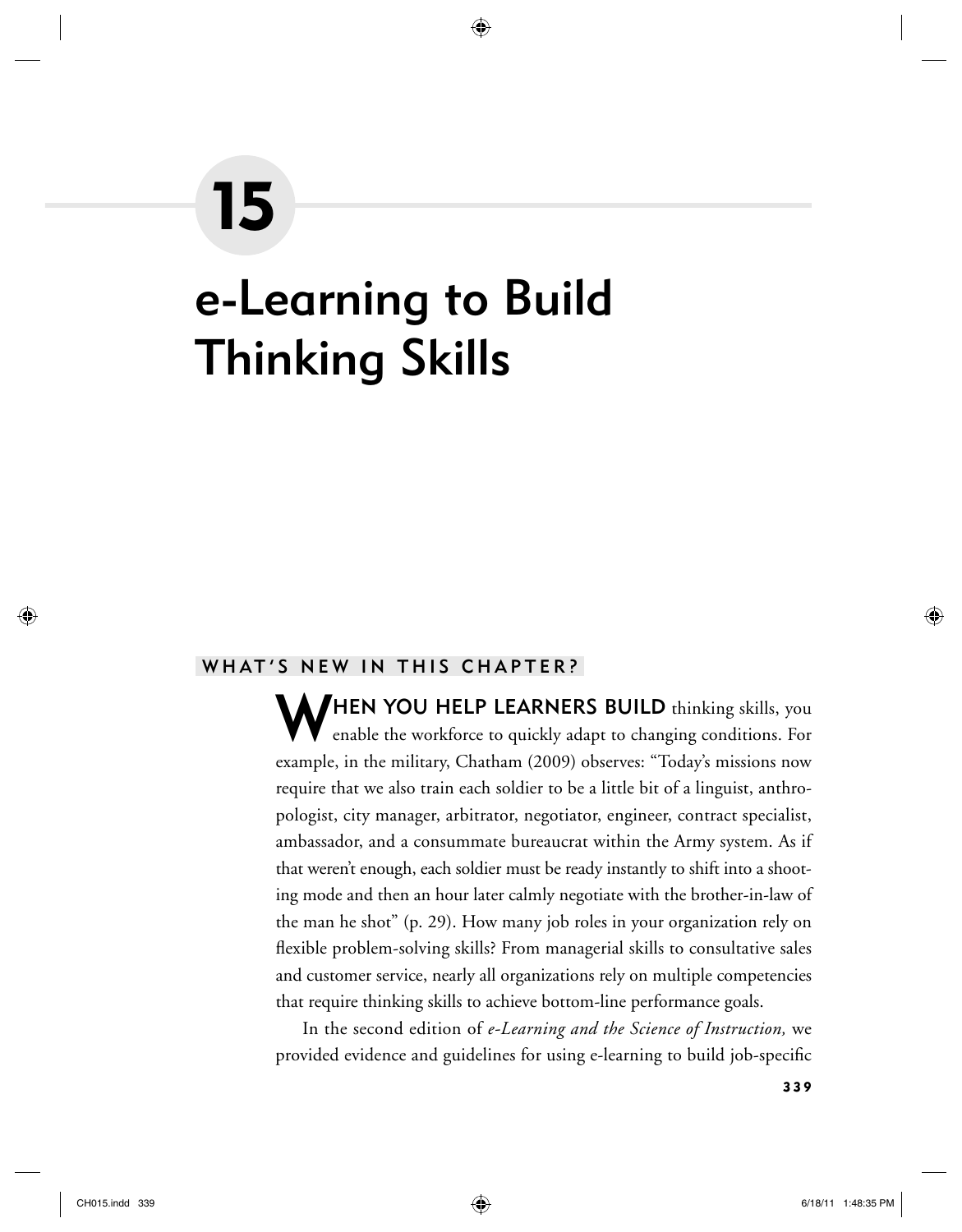thinking or problem-solving skills. We emphasized some unique features of e-learning that can make mental problem-solving skills explicit. We recommended against using a broad approach to thinking skills training in favor of a job- or domain-specific focus. These recommendations are still valid. To update this chapter, we expand our discussion of domain-specific whole-task multimedia learning environments as well as offer more details on cognitive task analysis to identify job-specific thinking processes.

#### DESIGN DILEMMA: YOU DECIDE

"I wish our employees were better thinkers! Too much of our training involves soporific decks of PowerPoint or classes that teach step-by-step tasks in a rote manner. We need a workforce that can adapt quickly to new technology, new products, changing economic conditions—well, to a changing world in general. Our success relies on flexibility. I want everyone to take thinking skills training!"

That was the message from senior management. Your team leader led the kickoff meeting: "Management wants training on problem-solving skills and they want it for everyone, including operations, marketing, sales, engineers, and supervisors. We've got two weeks to report back with either a design for the training or with recommendations for off-the-shelf courseware that would do the job."

Back at your desk, you do a Google search on thinking skills training. You are amazed to get over nine million hits! As you access websites like the one in Figure 15.1, you are surprised to see the number and diversity of different classes and books that promise to make people more creative and better problem solvers. After reviewing some of the options, you end up with more questions than you had originally. Can thinking skills be trained? Are there some general thinking skills that can apply to most of the jobs in your organization? Shouldn't thinking skills be taught in a face-to-face learning environment rather than e-learning?

Based on your own experience or intuition, which of the following options would you select:

- A. Money can be saved by purchasing an off-the-shelf course that includes techniques like the ones listed in Figure 15.1.
- B. Thinking skills training would be most effective in a face-to-face environment.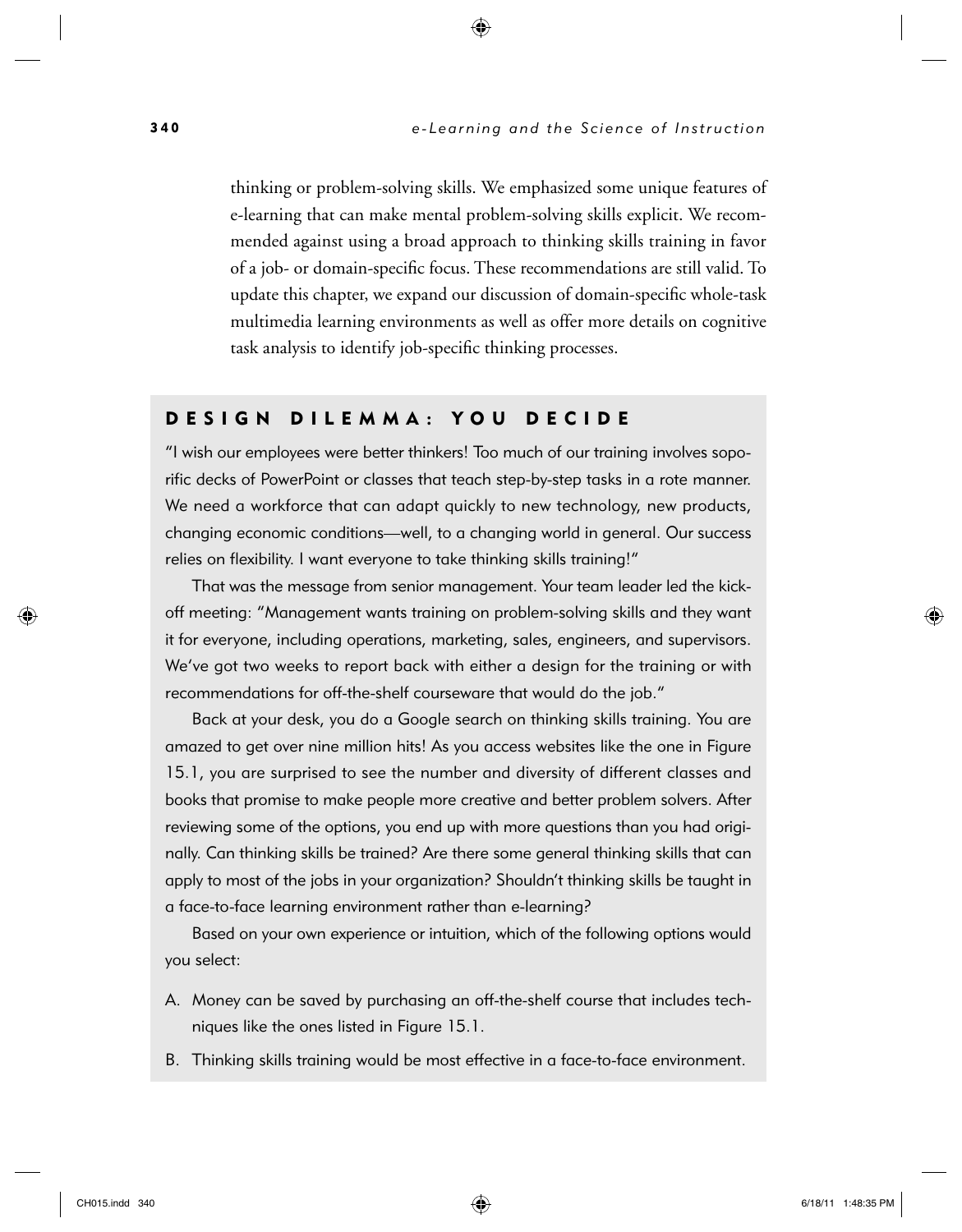- C. Thinking skill training should be job specific; no one general thinking course will translate into improved work performance.
- D. There is no way to improve thinking through training; it's like intelligence—you either have it or you don't.



Figure 15.1. A Website Promoting Thinking Skills Resources.

## Three Types of Thinking Skills

Thinking skills training programs are popular. Over 25 percent of organizations with more than one hundred employees provide some form of thinking or creativity skills training (Scott, Leritz, & Mumford, 2004). But what do we mean by thinking skills? In Table 15.1. we summarize three types of thinking skills: creative thinking, critical thinking, and metacognition. By creative thinking we refer to the skill of generating novel and useful ideas. Most design work, such as creation of a new website, training course, or marketing plan, relies on creative thinking. Critical thinking involves evaluation of products or ideas. For example, when doing Internet research, a critical thinker considers the credibility of the resources. She might review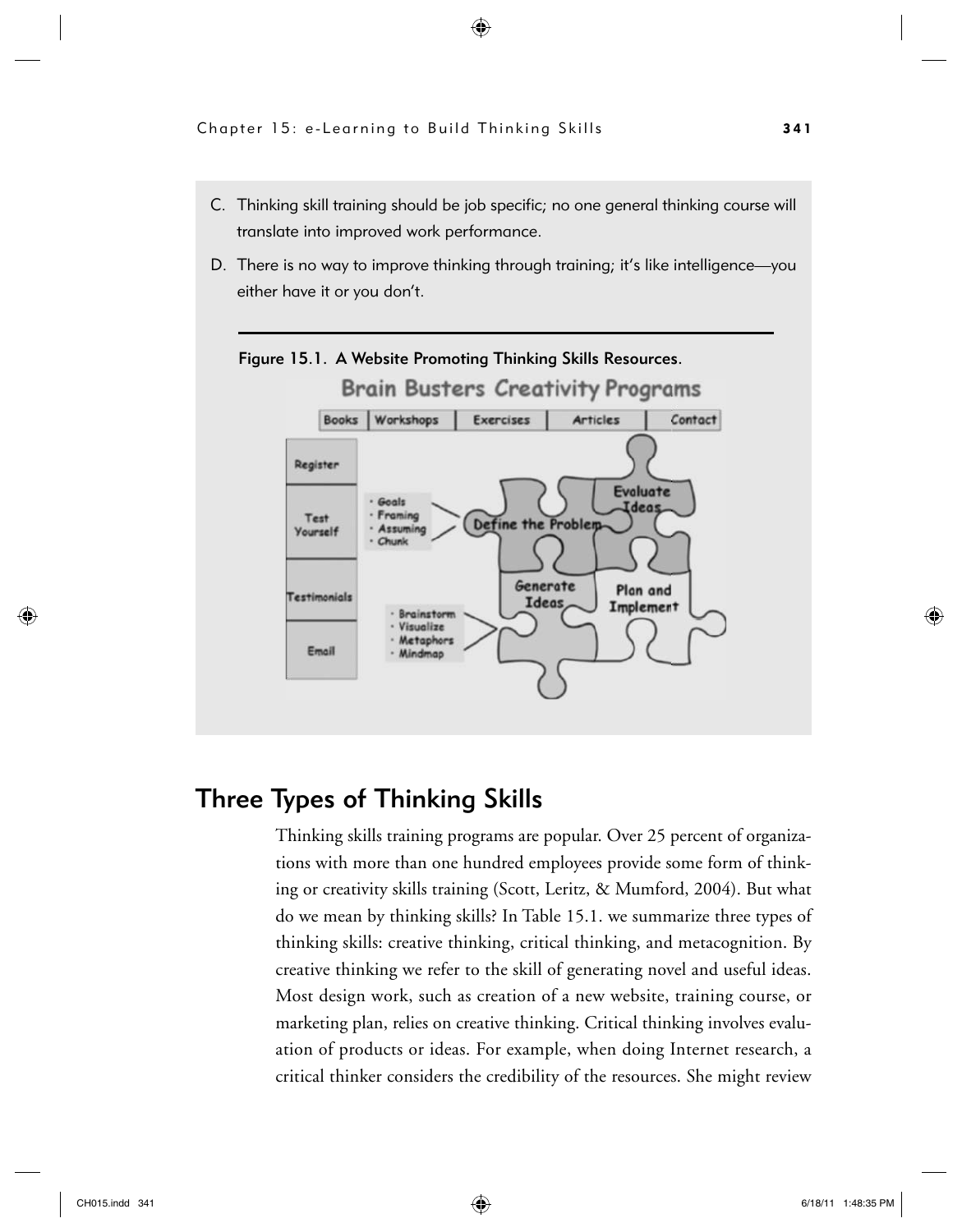the expertise of the author, consider the credibility of the publication, and determine when the information was posted.

Metacognition is the super-ordinate thinking skill of planning, monitoring, and evaluating new products or ideas. In Chapter 14, we defined metacognition as the skill that sets goals, plans an approach, monitors progress, and makes adjustments as needed. People with good metacognitive skills focus not only on the outcome of the task, but on the rationale or process behind the decisions made to achieve that outcome. When working in a team, the person with high metacognitive skills will be the one to say: "Wait—let's stop and see whether we're making progress. Will our individual efforts come together?" When working on a problem alone, he might say: "I'm hitting some dead ends here. Where can I get some help?" When a mission or project is completed, she will organize a debriefing session in which lessons learned are articulated and documented. In other

| lype              | Description                                                                                                    | Examples                                                                                                                         |
|-------------------|----------------------------------------------------------------------------------------------------------------|----------------------------------------------------------------------------------------------------------------------------------|
| Creative Thinking | Generating novel and<br>useful ideas                                                                           | Design an e-learning course<br>Create a marketing campaign<br>Draft an architectural plan                                        |
| Critical Thinking | Evaluation of products and<br>ideas                                                                            | Evaluate validity of Internet<br>resource<br>Consider pros and cons of a<br>new marketing campaign                               |
| Metacognition     | Your mind's operating system<br>responsible for setting goals,<br>monitoring progress, adjusting<br>approaches | Assessment of what you do<br>and do not know<br>Identify skills you are not<br>learning<br>Monitor progress in a team<br>settina |

Table 15.1. Three Types of Thinking Skills.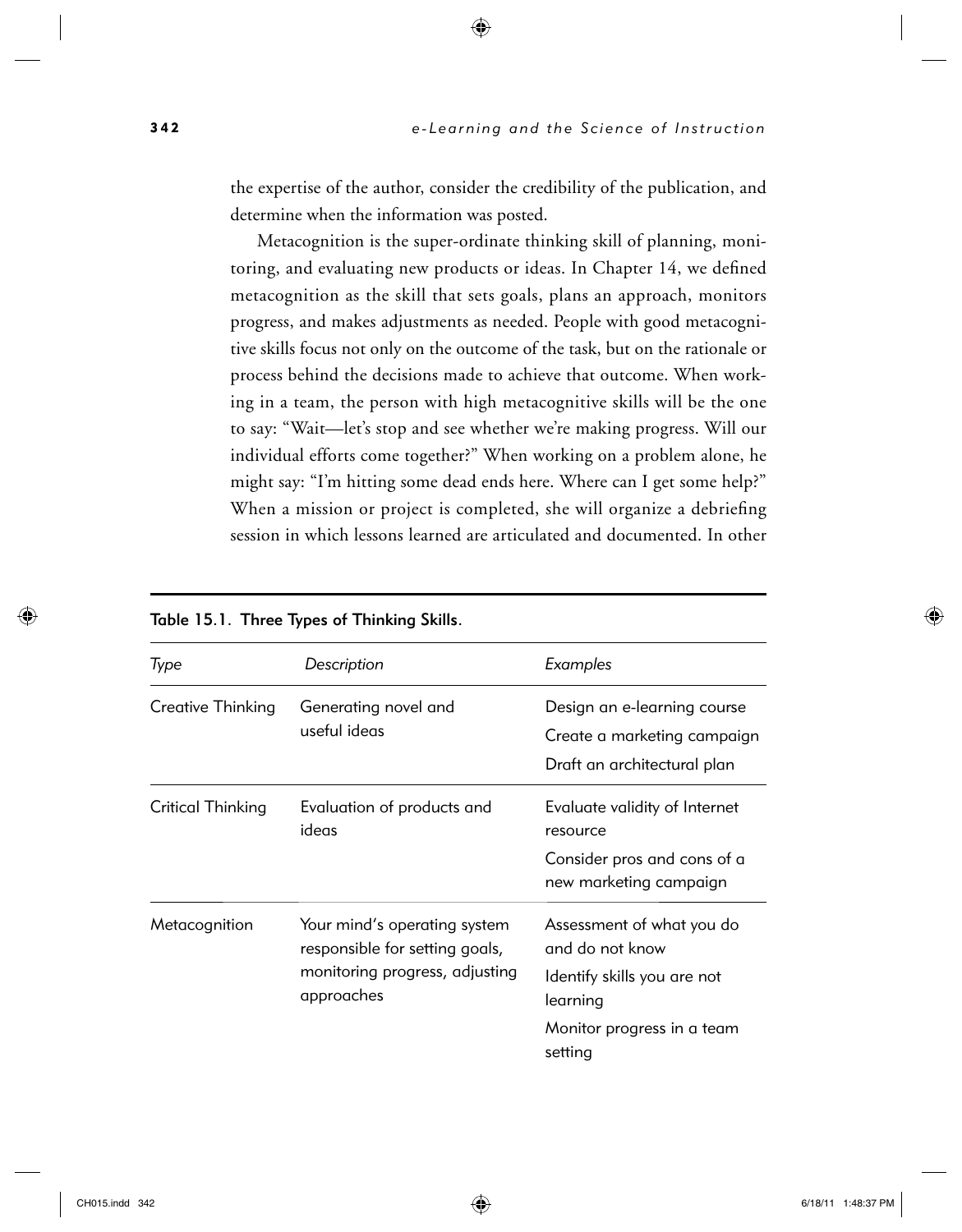words, the metacognitive worker or team is mindful of his or her specific thinking processes.

Can thinking skills be trained? Which of the three thinking skills listed in Table 15.1 would be most important to achieve specific outcomes? What training methods are best? In what ways can technology support the acquisition of thinking skills? Can practice with techniques like the ones shown in Figure 15.1 build better thinkers? How can we best identify the thinking skills of our expert performers? These are some of the issues we consider in this chapter.

## Can Thinking Skills Be Trained?

Before considering specific guidelines for building thinking skills, it makes sense to first ask whether there is any evidence that they can be enhanced through training at all and, if so, what types of training work best. Because a number of wide-scale thinking skill programs have been evaluated, we have data on the outcomes from thinking skills training. Reviews of both educational and organizational thinking skills programs by Mayer (2008), Ritchhart and Perkins (2005), and Scott, Leritz, and Mumford (2004) conclude that thinking skills programs do have positive effects with some degree of transfer to tasks similar to those included in the programs. However, "this is not to say that such results demonstrate overwhelming success. Impacts on learners' thinking are typically moderate rather than huge" (Ritchhart & Perkins, p. 780).

A comparison of more successful with less successful thinking skills programs helps us identify the features of effective programs. Mayer (2008) notes that successful programs  $(1)$  focus on a few well-defined skills,  $(2)$ contextualize those skills within authentic tasks, and (3) incorporate social learning strategies, including instructor modeling and student collaboration. We conclude that thinking skills programs can be effective but, as with other skill training, job-specific thinking skills must be defined and trained using many of the proven techniques we have reviewed throughout this book. You will obtain greatest transfer when you integrate job-specific thinking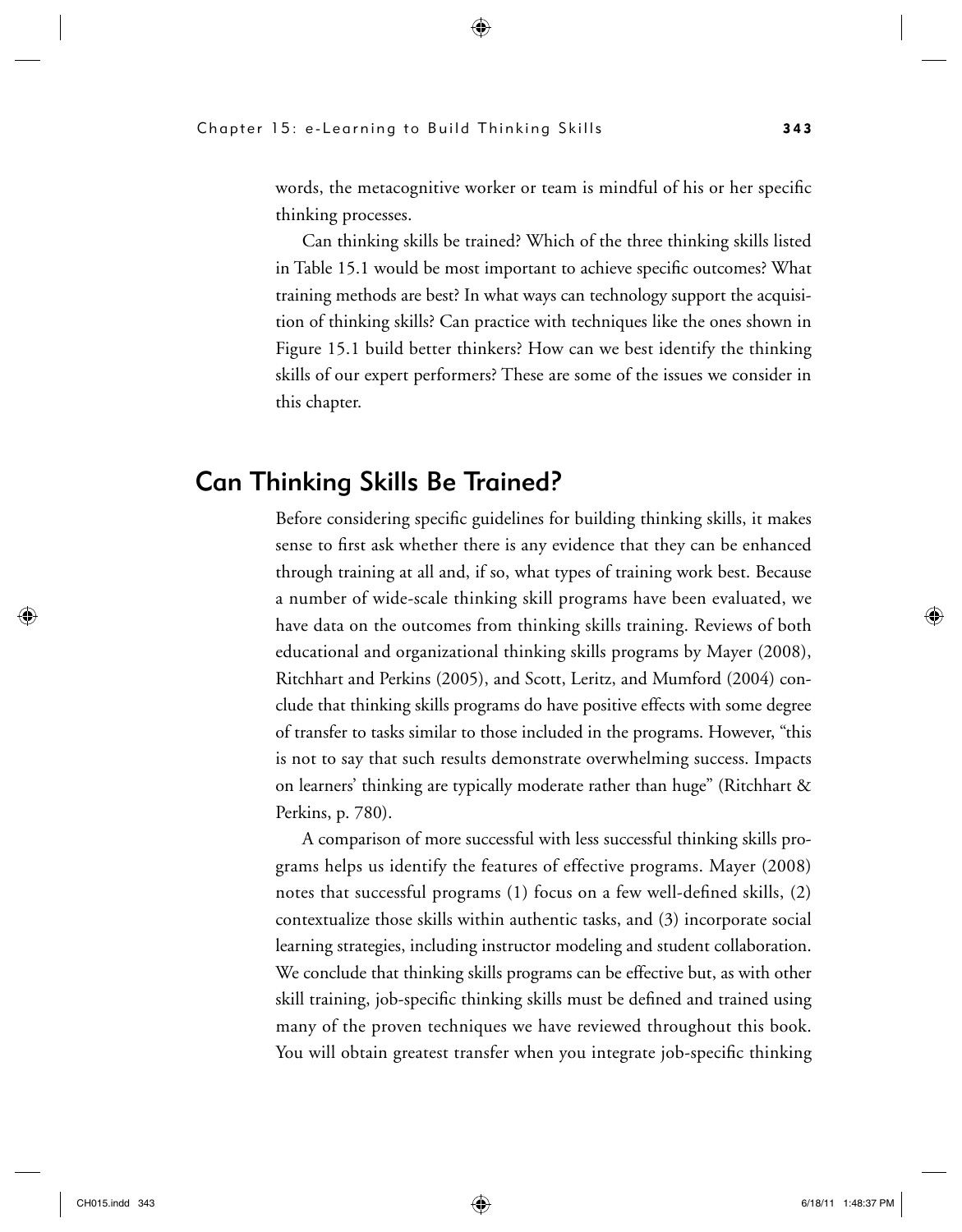skills into training on job tasks rather than create or implement stand-alone generic thinking skills courses.

To help you design or select programs that are likely to give you a return on investment, we offer the following guidelines:

*Principle 1:* Focus on job-specific cognitive and metacognitive skills

*Principle 2:* Consider a whole-task course design

*Principle 3:* Make thinking processes explicit

*Principle 4:* Define job-specific thinking processes

# Thinking Skills Principle 1: Focus on Job-Specific Cognitive and Metacognitive Skills

It would be wonderful if training on general problem-solving techniques, such as those illustrated in Figure 15.1, could boost thinking skills across a spectrum of jobs. If this were the case, the thinking skills that underlie problem solving would be *general*, with applicability to many different career fields. A general thinking skills training approach like the one in Figure 15.1 would be quite efficient, since one training course on a set of generic problems would suffice for all employees in all work roles.

What's wrong with this approach? We know that successful training must transfer back to the job after the learning event, and transfer has proven to be a thorny problem. Our goal in improving worker thinking skills is to enable them to solve non-routine problems, that is, novel problems for which they do not have a standardized response. We know that work-related problems are encountered in a specific job context, such as sales, military threat assessment, patient care, or automotive troubleshooting. It is unlikely that the general skills derived from broad thinking skills training will transfer effectively to these diverse settings.

Throughout this book we have focused on instructional modes and methods primarily designed to help learners build knowledge and skills that underlie performance of specific tasks. In this chapter, we look at complementary thinking skills, including job-specific creative thinking skills, critical thinking skills, and metacognitive skills. Rather than teach a one-size fits-all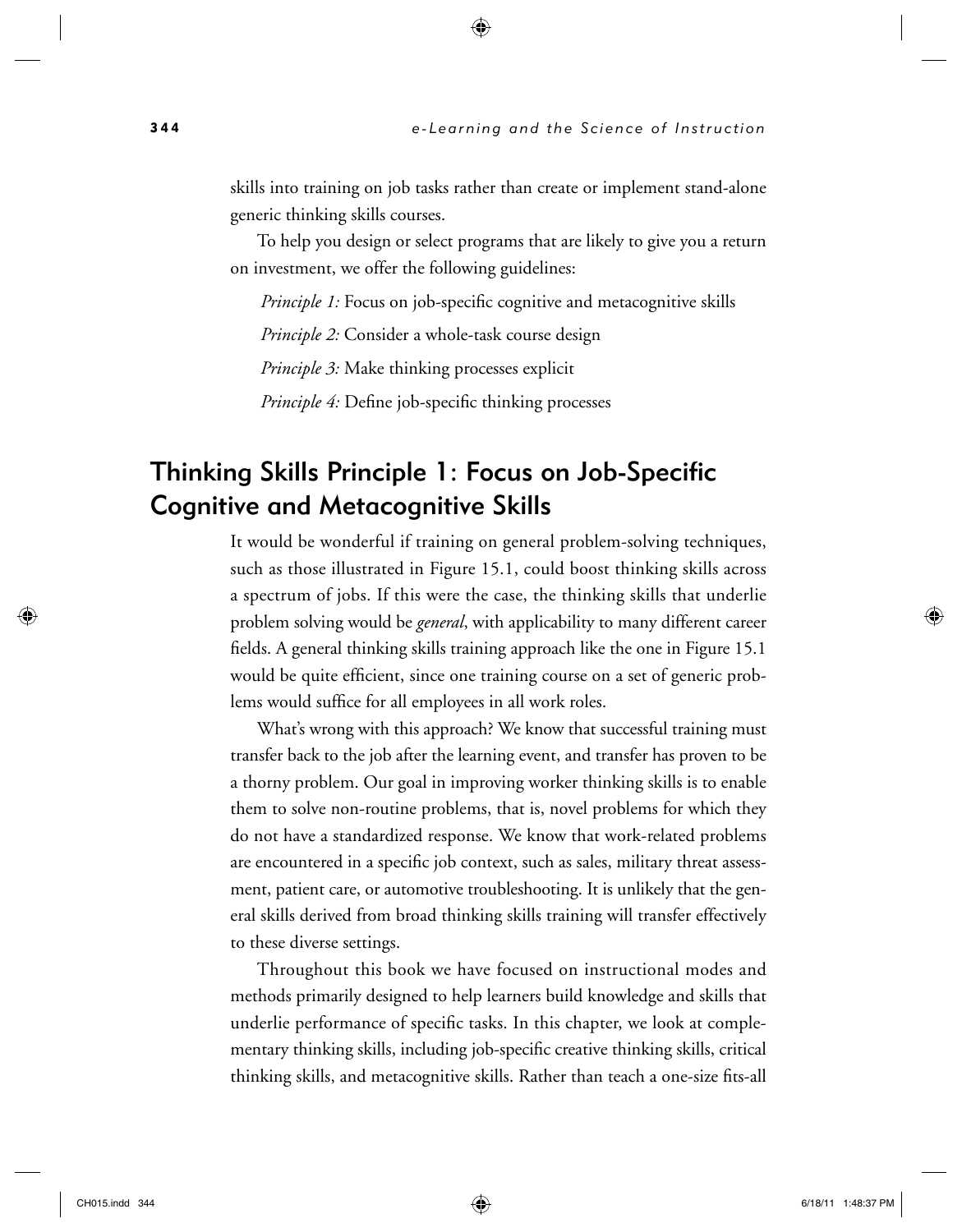list of generic thinking skills in dedicated training events, we recommend that you identify job role-specific skills and integrate these skills into the technical training designed for those work roles.

# Thinking Skills Principle 2: Consider a Whole-Task Course Design

In Chapter 1 we defined three types of instruction for e-learning courses: teaching by show-and-tell (receptive), teaching by show-and-do (directive), and teaching by problem solving (guided discovery). Directive training is a type of *part-task instruction* in which content is broken into small segments, prerequisite knowledge is usually taught first, and frequent practice with feedback helps learners build skills gradually.

In contrast, *whole-task instruction* begins the lesson with an authentic work assignment and integrates the needed knowledge and skills in the context of working on that assignment. Whole-task instruction is one form of guided discovery also called *scenario-based learning*, *case-base learning*, or *immersive learning.* Because whole-task instruction teaches skills in context of a realistic work task, it offers opportunities to teach thinking skills along with cognitive skills. Compare the lesson outlines for an Excel course shown in Figure 15.2. Which outline reflects a part-task design and which a wholetask approach?



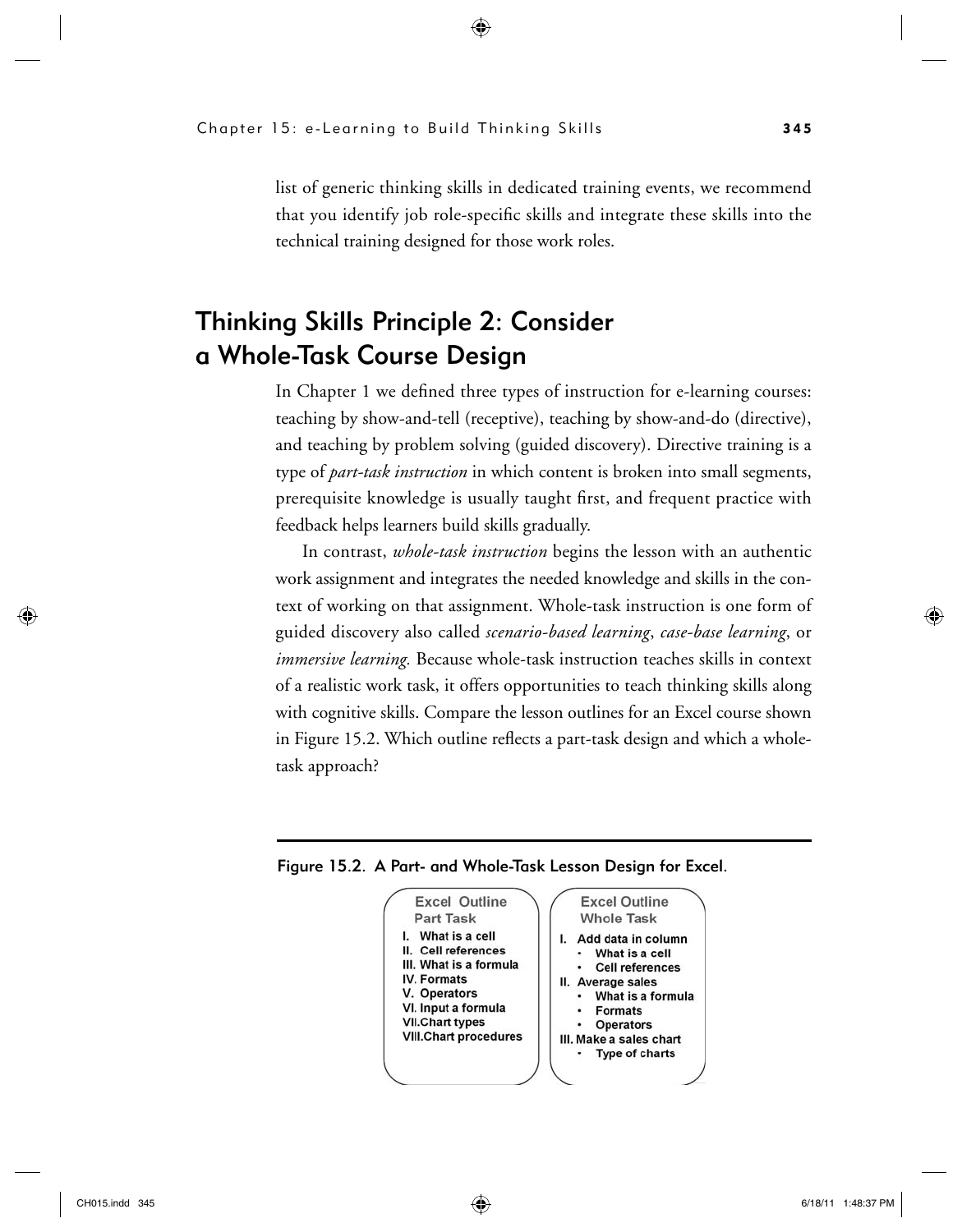If you identified the outline on the left as a part-task design, you are correct! Let's get a tangible feeling for whole-task lesson designs by looking at three examples and using them to summarize the key features of whole-task instruction.

#### Example 1: Problem-Based Learning

About forty years ago, McMaster's University in Canada initiated a major change in their medical school curriculum which subsequently has been widely adopted as an alternative to a traditional science-focused curriculum. In problem-based learning (PBL), the science lectures that predominated the first two years of medical school are replaced by small team reviews of medical cases such as the example we show in Figure 15.3. Typically, a team of five to seven students facilitated by a faculty member reviews a case together and reaches a common understanding of the case followed by individualized self-study to learn more about the issues in the case. After a period of time, the team reconvenes to debrief lessons learned. Most PBL programs follow a structured process such as:

- 1. Clarify unknown terms and concepts.
- 2. Define the problem in the case.
- 3. Brainstorm to analyze the problem by identifying plausible explanations (creative thinking).
- 4. Critique explanations produced and draft a coherent description of the problem (critical thinking).
- 5. Define the learning issues (metacognitive thinking).
- 6. Engage in self-directed study to fill the gaps specified by the learning issues (metacognitive thinking).
- 7. Reconvene to debrief the case and share lessons learned.

Many evaluation efforts have been directed at PBL, often comparing learning and motivation between PBL and the traditional curriculum. We will review this research later in this chapter.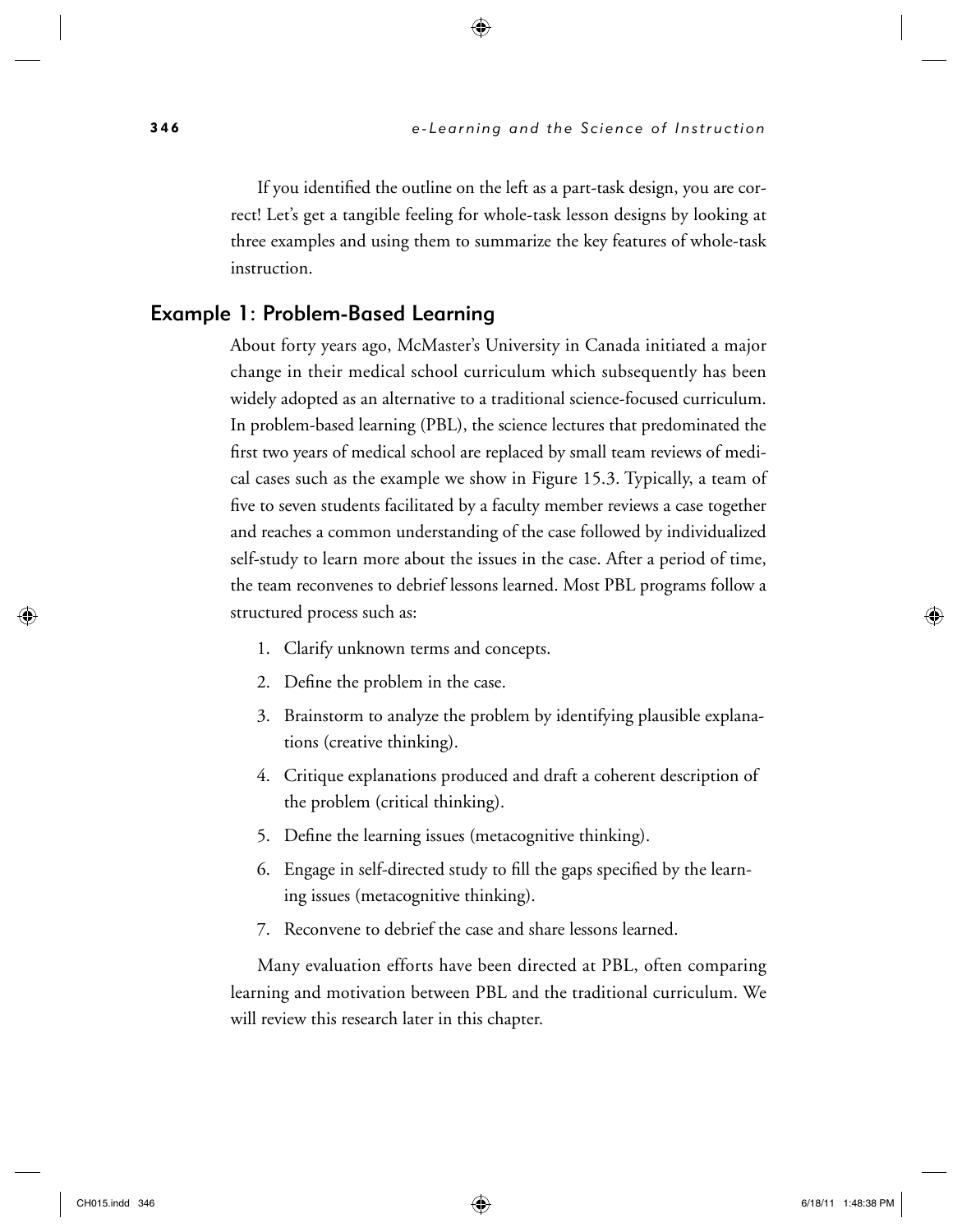Figure 15.3. A Case Problem Used in PBL.

From Schmidt and Moust, 2000.



#### Example 2: Automotive Troubleshooting

In Figure 15.4 you see the interface for a multimedia whole-task practice environment for automotive troubleshooting. The task assignment begins

#### Figure 15.4. A Multimedia Interface for Automotive Troubleshooting.

With permission from Raytheon Professional Services.

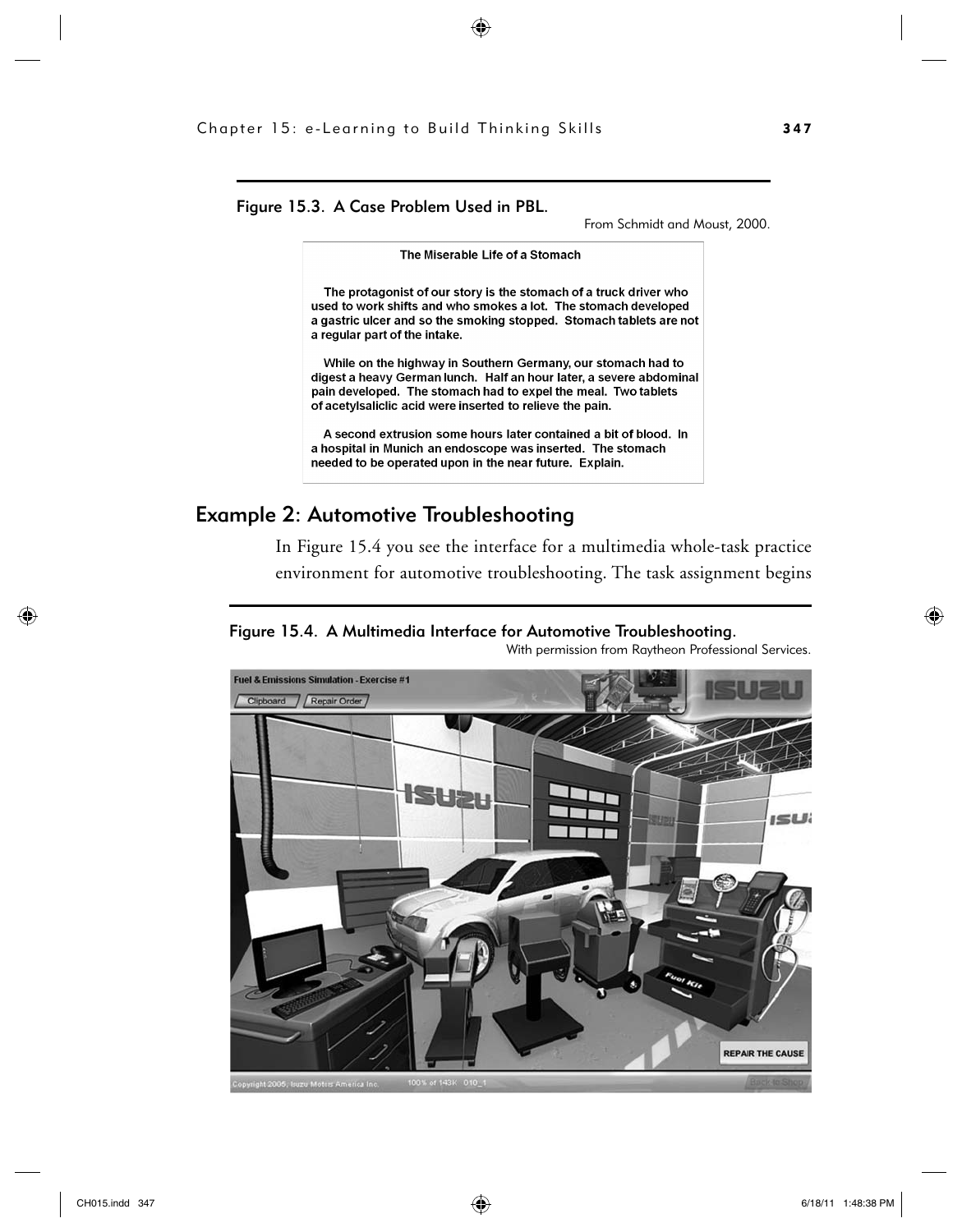with a work order that states the symptoms of a malfunction, such as high idle. The learners can conduct tests using the virtual shop equipment to identify the source of the failure. Once they believe they have identified the fault, they can select their answer from a list of about fourteen different failures. When they have completed the case and resolved the failure, the learners compare their diagnostic decisions and repair actions with those of an expert, as shown in 15.5.

#### Figure 15.5. A Comparison of Learner with Expert Problem-Solving Actions During Automotive Troubleshooting.

With permission from Raytheon Professional Services.



#### Example 3: BioWorld

BioWorld is a multimedia environment designed to teach scientific reasoning processes, including evidence gathering and analysis. Originally designed for high school students, BioWorld is currently being adapted for medical students (Lajoie, 2009). As shown in Figure 15.6, BioWorld displays a text description of a patient case. The learner begins by selecting relevant phrases mentioned in the case description and dragging them into the evidence table located in the left frame. For example, in this case involving a complaint of abdominal discomfort, the learner has selected patient age, complaint, and recent dietary changes. After identifying relevant evidence, learners select an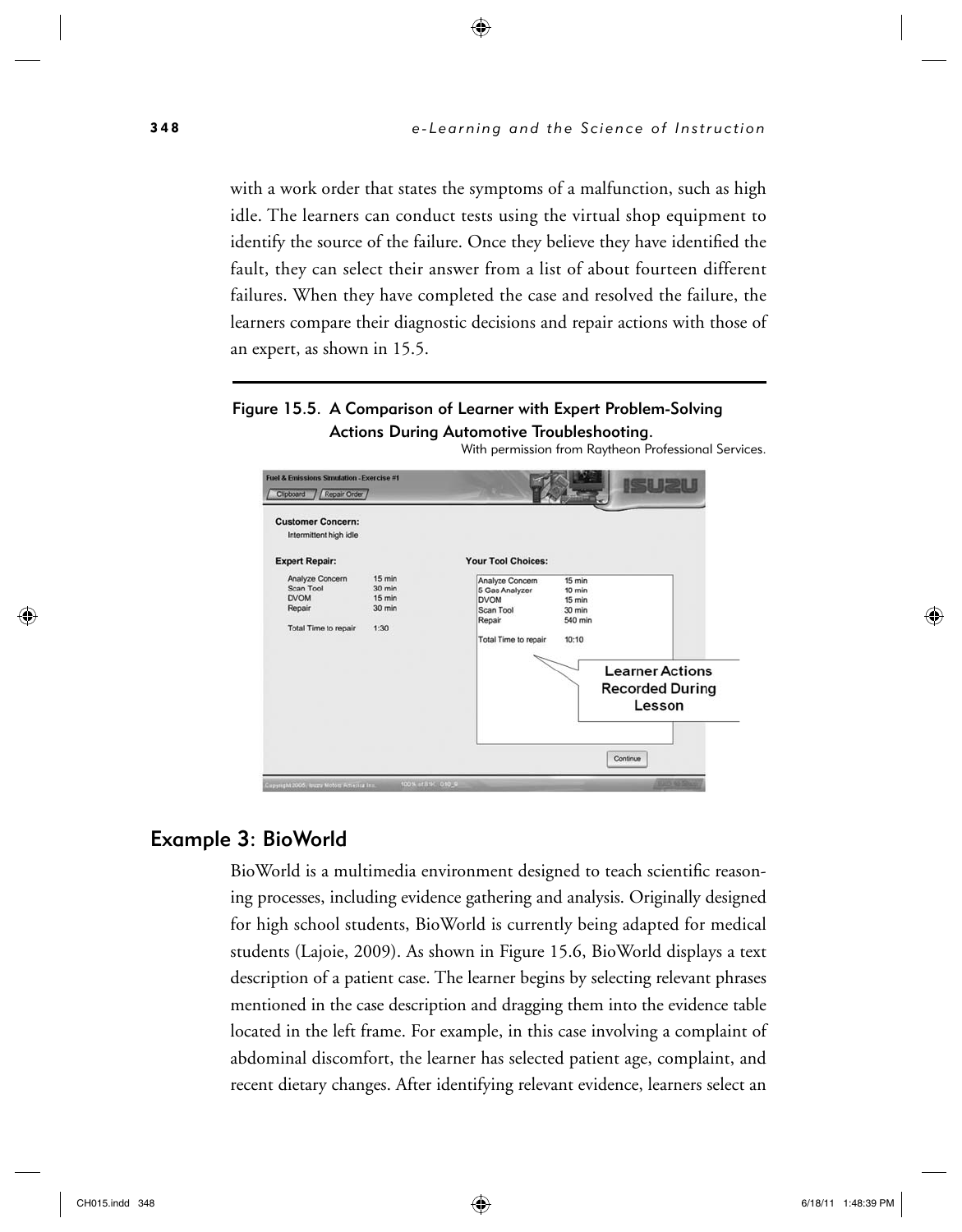initial hypothesis from the "Select Hypothesis" pull-down menu located in the upper left-hand corner. In this example, the learner selected Salmonella and can then order diagnostic tests from a pull-down menu to support the hypothesis. Learners can access resources from the online library at any time, including information on biological terms, diagnostic tests, and symptoms. At the conclusion of a case, learners prioritize the evidence supporting their diagnoses and can compare their priorities to those of an expert. As we write this chapter, an animated demonstration of BioWorld is located at www.education.mcgill. ca/cognitionlab/bioworld/en/BWTutorialsmall/BWTutorialsmall.html.

BioWorld includes many elements of an effective thinking skills program. First, it is domain specific—focusing on teaching of medical case reasoning. Second, it is case-based. The learning is contextualized within the process

#### Figure 15.6. The Learner Moves Relevant Data into the Evidence Table in BioWorld.

www.education.mcgill.ca/cognitionlab/bioworld/en/BWTutorialsmall/BWTutorialsmall.html. Accessed September 2010.

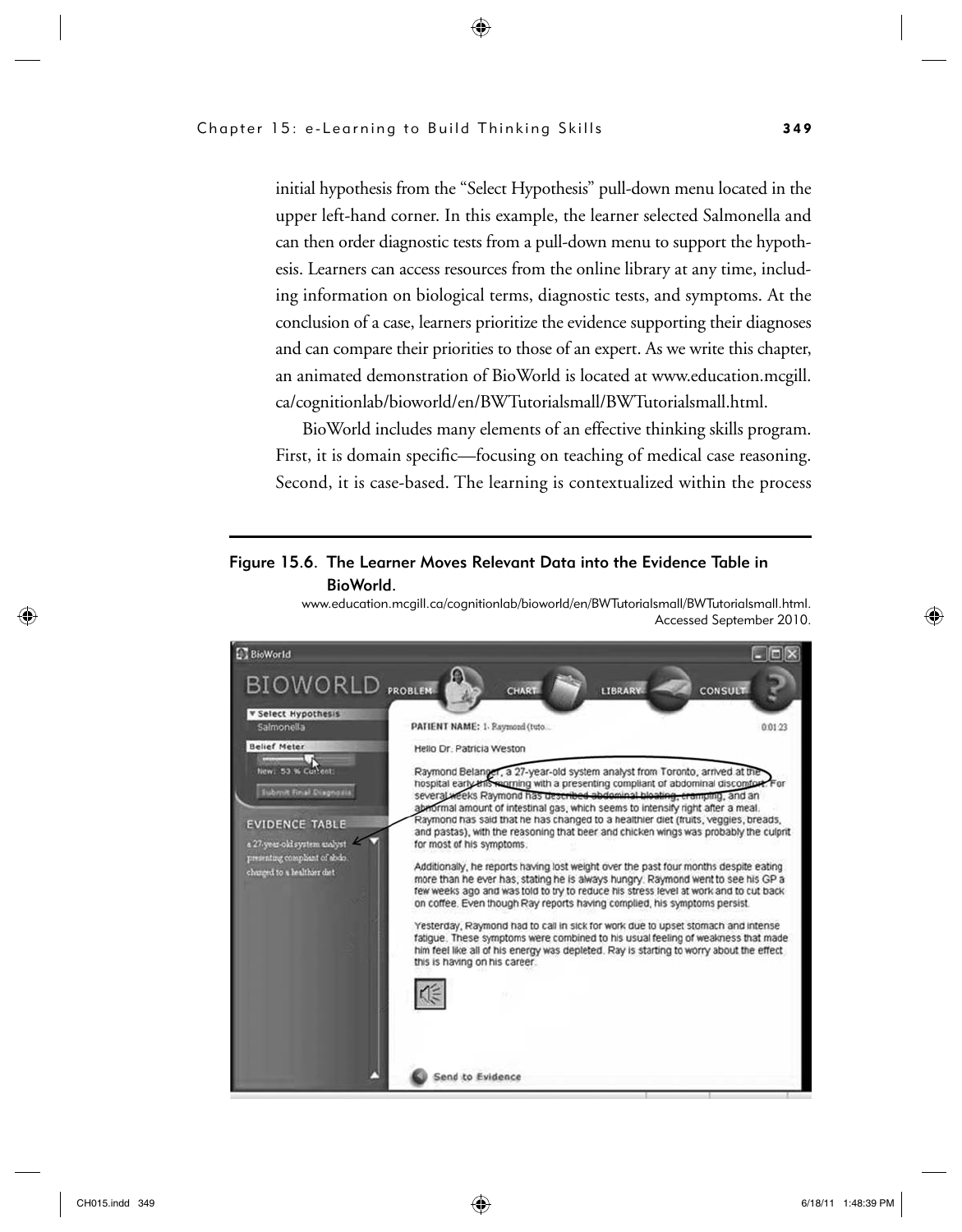of gathering evidence about a patient and forming diagnostic hypotheses. Third, it makes scientific reasoning explicit by requiring learners to select a hypothesis and build and prioritize evidence to support it. Fourth, it offers instructional support in the form of library resources. Fifth, BioWorld provides feedback on the accuracy of the hypotheses as well as the prioritization of evidence.

#### Features of Whole-Task Instruction

Now that we have taken a quick tour of three whole-task learning environments, let's summarize the main features that distinguish a whole-task from a part-task design:

- 1. *Problem-Centered.* Learning starts with a job-realistic scenario or problem, as shown in Figures 15.3 and 15.6. Case studies are not new to training. However, in part-task designs, the case study is sequenced at the end of a lesson or series of lessons. In contrast, in whole-task learning, the lesson is initiated by a case scenario that serves as the context for learning.
- 2. *Guided Learning.* Learners are supported during the problemsolving episode to avoid mental overload. In part-task instruction, component lesson topics are sequenced one at a time in a building block fashion to avoid mental overload. To minimize overload in whole-task learning, the design must manage the complexity of the scenarios as well as the amount of help available. Early lessons begin with a simple scenario the solution for which might be demonstrated by an expert. Later lessons include complex scenarios with more variables and require the learner to do most of the work.
- 3. *Inductive Learning*. Learners have freedom to try different actions and reflect on outcomes. Part-task lessons take a directive approach in which learners view examples and complete short practice exercises similar to those we showed in Chapters 11 and 12. The practice exercises are followed by immediate explanatory feedback. In contrast, whole-task designs use a more inductive approach in which the learners can try a number of actions and may not receive feedback until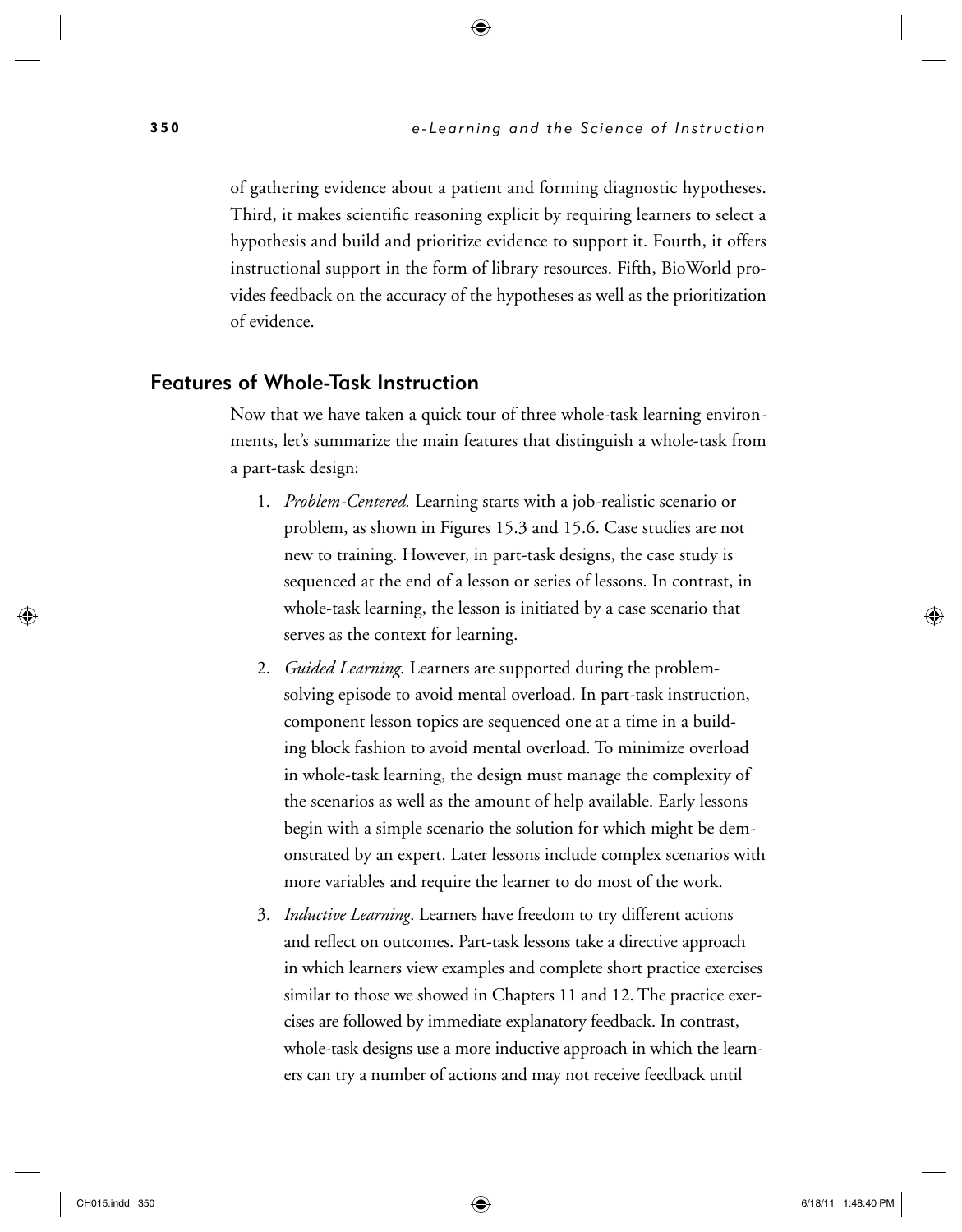they submit a case resolution. The feedback may be intrinsic. By that we mean that, after taking an action, the learners may see the consequence of their action and infer the accuracy of their action from that consequence. For example, in the automotive troubleshooting lesson, an incorrect response results in the feedback you see in Figure 15.7. At the end of the case, a summary of their problem-solving actions to promote reflection is displayed next to the actions of an expert, as shown in Figure 15.5.

#### Figure 15.7. Intrinsic Feedback Given to an Incorrect Response During Automotive Troubleshooting.





## Evidence for Whole-Task Instruction

Although there is a lot of enthusiasm for whole-task learning, evidence of its effectiveness has been mixed. In this section, we review a sampling of research studies comparing learning from various forms of whole-task instruction with an alternative approach.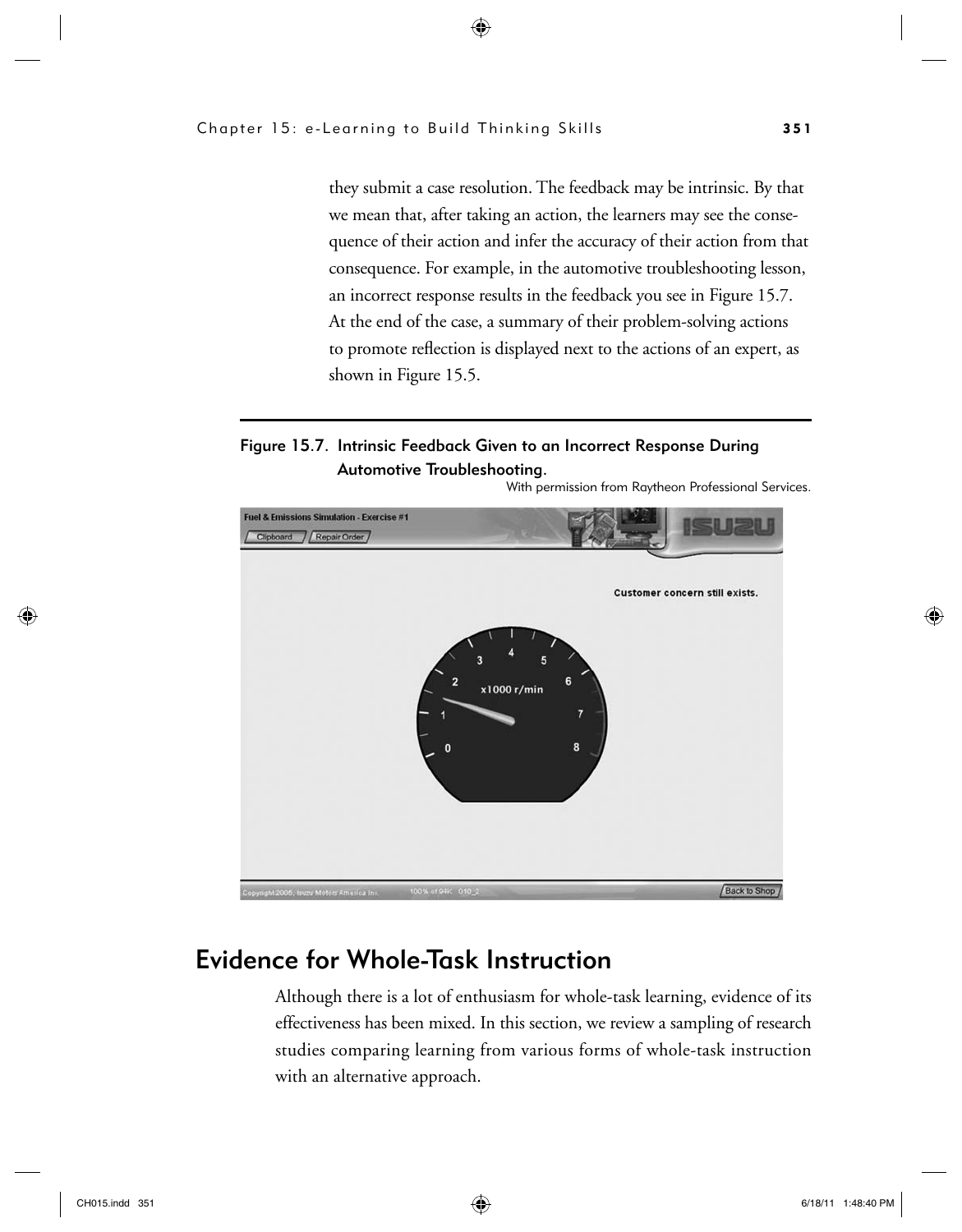#### Evidence from Problem-Based Learning

Because problem-based learning has become a widely adopted alternative in medical education, many studies have compared outcomes among medical students who studied in a PBL curriculum with medical students who studied in a traditional lecture science-based curriculum. Conclusions have varied. For example, Schmidt, Van der Molen, te Winkel, and Wijnen (2009) reported a meta-analysis of 270 research studies comparing outcomes between PBL and traditional medical students in a single medical school. They conclude that medical knowledge and diagnostic reasoning were generally equivalent between the two groups. In contrast, interpersonal skills, practical medical skills, and student satisfaction ratings favored the problem-based learning approach. Koh, Khoo, Wong, and Koh (2008) reviewed thirteen studies involving post-graduate assessment of medical competencies comparing physicians who studied via PBL with those who studied under a traditional program. Assessment scores showed that the social dimension, including teamwork skills, appreciation of social and emotional aspects of health care, and communication skills were higher among PBL graduates. There were no differences for other competencies.

In contrast, Albanese (2010) concludes: "Research on the effectiveness of PBL has been somewhat disappointing to those who expected PBL to be a radical improvement in medical education. Several reviews of PBL over the past twenty years have not shown the gains in performance that many had hoped for"  $(p. 42)$ .

Although the effects of PBL on learning and medical competencies have been mixed, most reviews agree that, overall, students rate PBL more favorably than the traditional curriculum. Perhaps learning in the context of real-world patient cases makes the relevance of the lesson more salient and hence increases motivation. However, keep in mind that medical students are a unique population whose learning preferences may not match your audience.

#### Evidence from Sherlock

Sherlock is a computer-coached whole-task practice environment focused on troubleshooting realistic failures in the F-14 electronic test station. Sherlock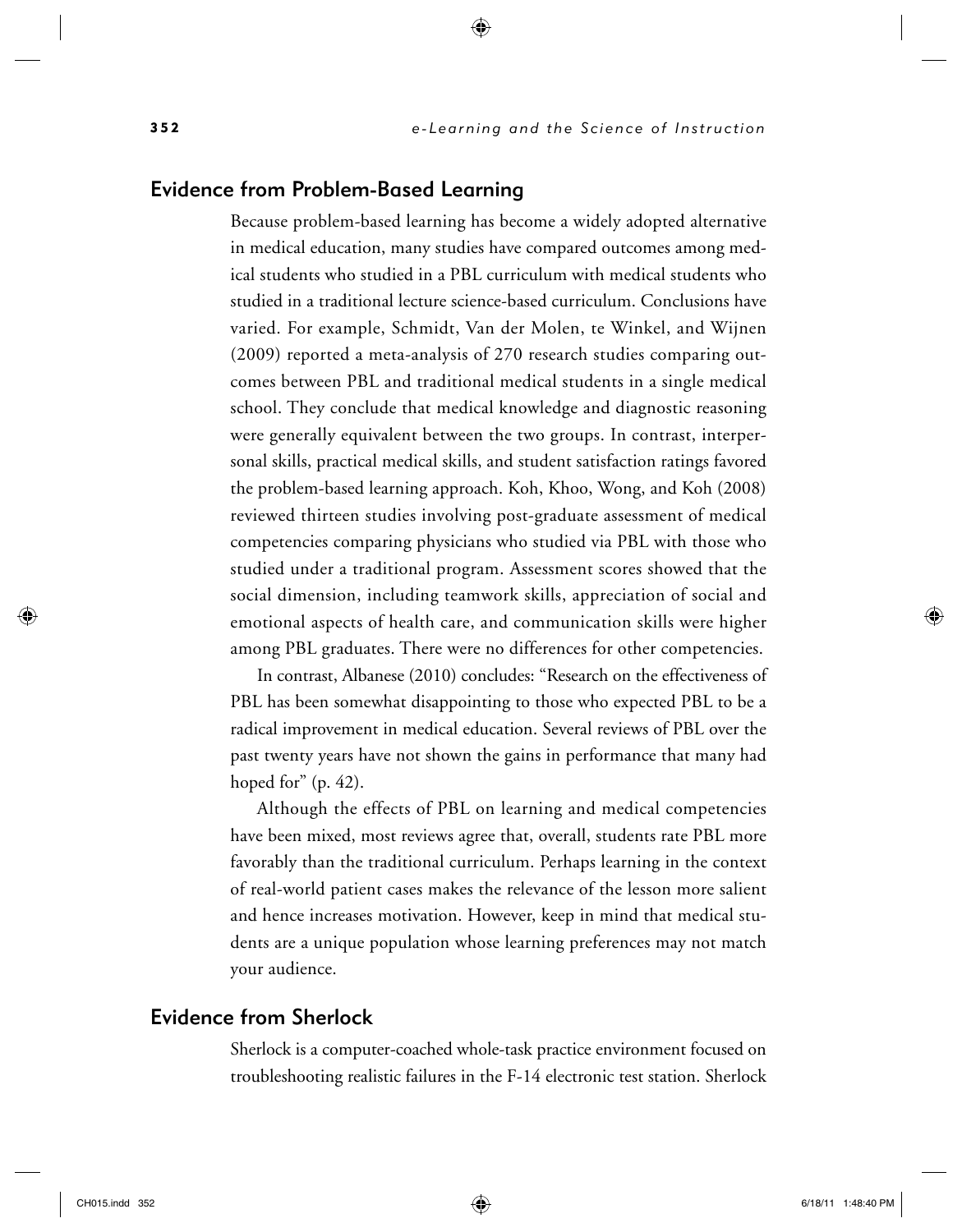was designed to provide automated apprenticeship-like training for airpersons who completed their technical school training. Similar to the automotive troubleshooting example we described previously in this chapter, the Sherlock environment emulated the real shop and provided a practice environment in the context of realistic troubleshooting assignments. An Air Force evaluation of Sherlock found that trainees who were on the job for six months and spent twenty to twenty-five hours working with Sherlock were as proficient in troubleshooting the test station as technicians who had been on the job four years (Lajoie, 2009).

This acceleration of expertise stems no doubt from the compressed experience that Sherlock offered. In the real-world troubleshooting environment, failures were infrequent and occurred in no specific order of complexity. In other words, the real world did not provide the optimal frequency and sequence of problems for learning. An important lesson learned from Sherlock is the opportunity to accelerate expertise through experience with digital cases that in the real world could take months or years to accumulate.

#### Evidence from Excel Training

Lim, Reiser, and Olina (2009) compared several learning measures from part-task and whole-task learning environments teaching how to use Excel to prepare a grade book. Student teachers were randomly assigned to a faceto-face class that used either a part-task or whole-task design. In the part-task version, twenty-two component Excel skills, such as entering data, merging cells, or copying a formula, were described and demonstrated followed by immediate student practice of each component skill at the learner's workstation. At the end of the second lesson in the part-task program, learners were assigned to complete a grade book.

In contrast, the whole-task lesson started with an instructor demonstration of how to use Excel to create a simple grade book. Immediately after the demonstration, learners completed the same grade book just demonstrated. Then they created a second grade book using different data. In the second class session, the same pattern was followed constructing a more complex grade book that involved weighted averages. In summary, learners in the part-task version practiced many small component Excel skills and had one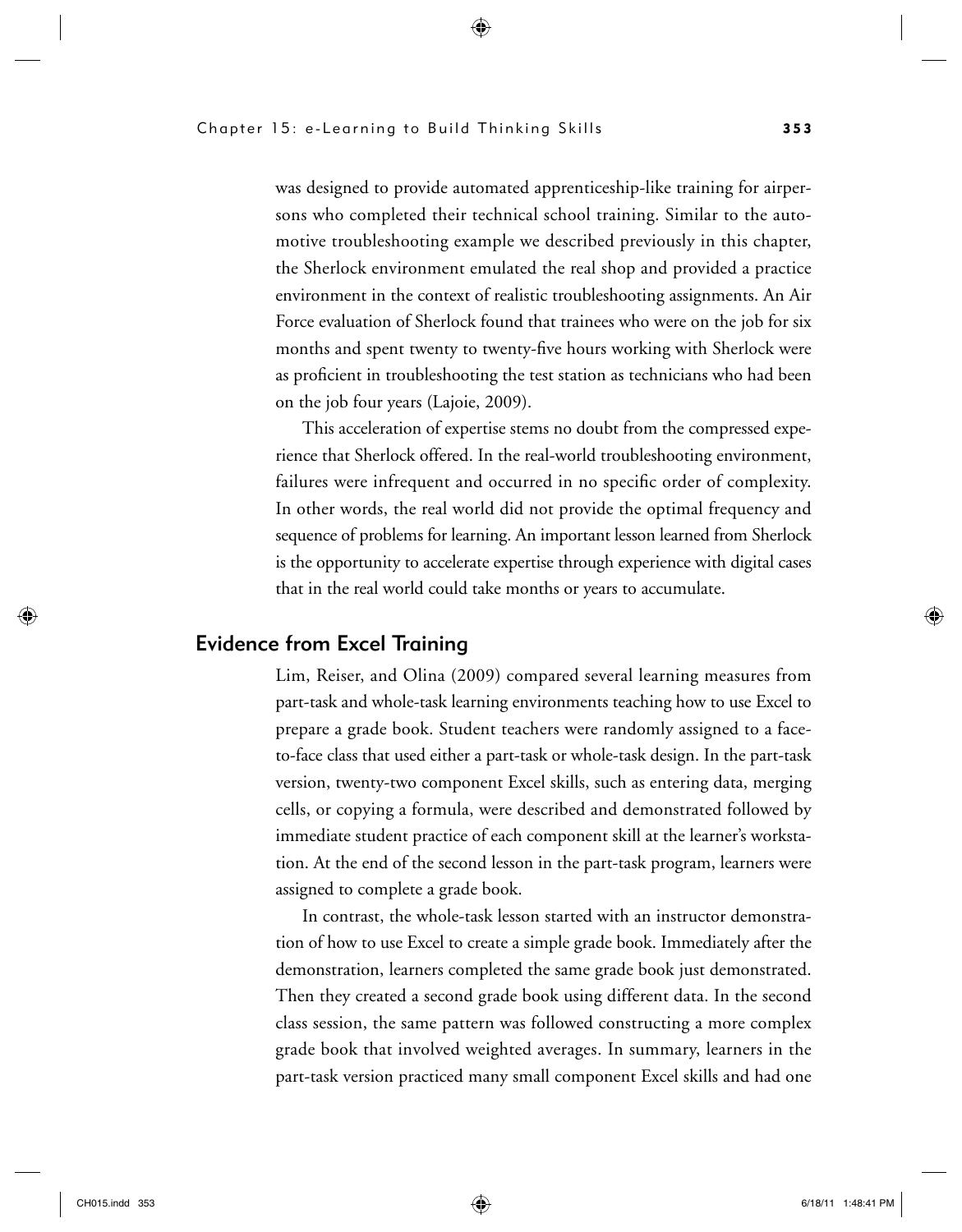opportunity to practice setting up a grade book. In contrast, the whole-task group had the opportunity to set up four grade books: two simple grade books in Session 1 and two complex grade books in Session 2.

Three different tests taken by learners in both groups evaluated learning. A part-task test measured the ability to perform sixteen separate small Excel tasks. A whole-task test required learners to prepare a grade book different from the one they prepared in class. Finally, a transfer test asked learners to use Excel for an entirely new task—to prepare a budget. As you can see in Figure 15.8, both groups performed about the same on the part-task test. However, learners in the whole-task group did significantly better than learners in the part-task group on the grade book test, with an effect size of .71. Since the whole-task group had four opportunities to practice setting up a grade book compared to one opportunity in the part-task group, this is not a surprising outcome. The transfer test showed much better performance among the whole-task group than the part-task group, with a large effect size of 1.14. The research team points to the opportunities for varied context practice in the whole-task group, which may have helped these learners build a more flexible Excel skill set.

A lesson we can take from the Excel research is that well-designed wholetask learning may better prepare learners to apply new skills to different



Figure 15.8. Learning from Part- Versus Whole-Task Excel Lessons.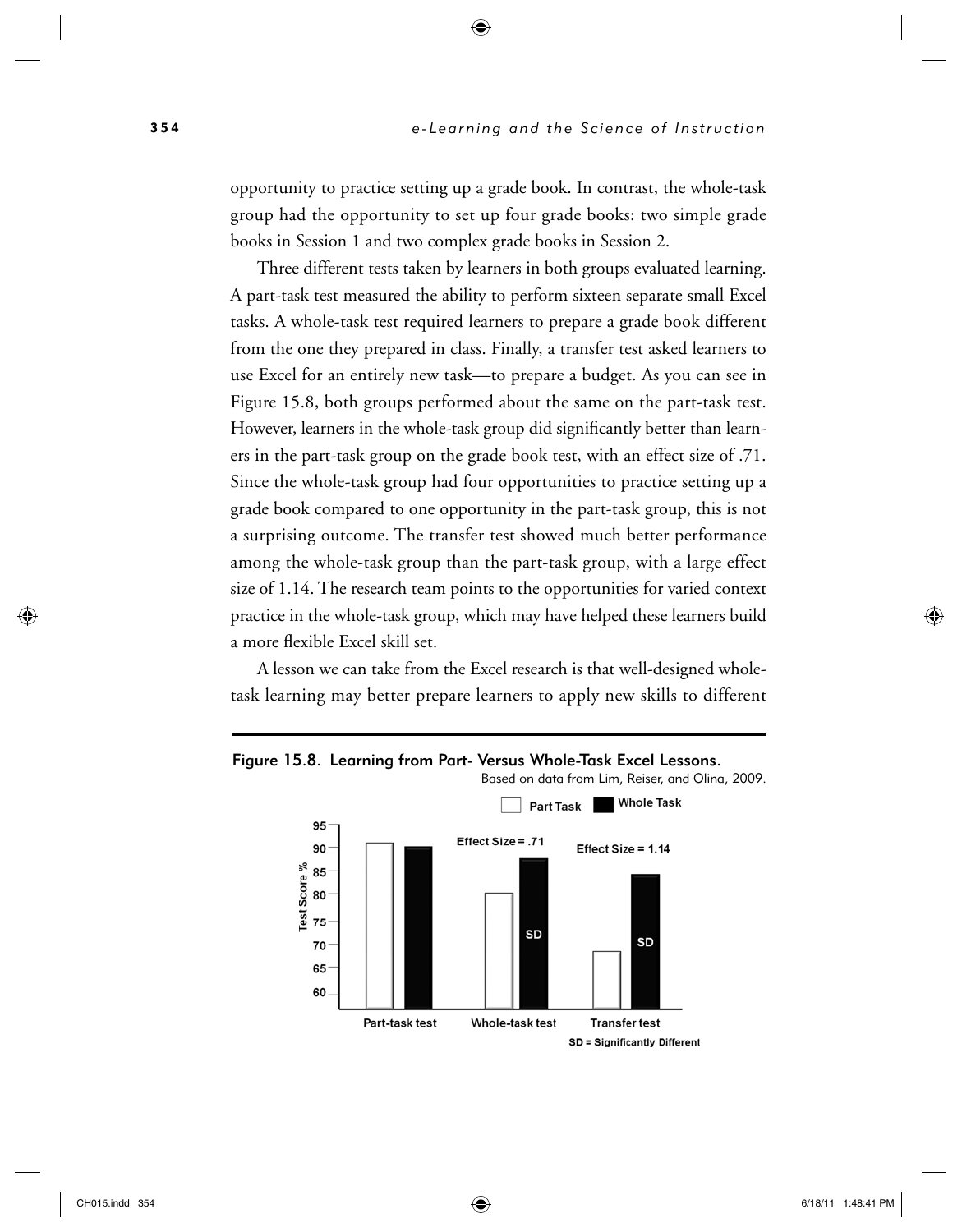problems than those faced during training. Therefore, whole-task learning might be an effective design to achieve far-transfer learning goals.

#### A Summary of Evidence for Whole-Task Instruction

Taken together, there is mixed evidence regarding the benefits of a whole-task approach over a part-task design. Rather than compare whole-task designs with alternative designs, a more productive path is to  $(1)$  define the situations under which whole-task designs are more effective than part-task designs and (2) to isolate elements of whole-task designs requisite for optimal learning. Whole-task lessons may be best suited for more experienced learners who are not as easily overloaded and for learning of far transfer tasks that benefit from a more flexible mental model of the skills involved.

# Thinking Skills Principle 3: Make Thinking Processes Explicit

Whether you adopt a part-task a whole-task or some combination design, it will be important to use instructional methods that make invisible thinking processes explicit. In BioWorld, for example, learners identify, post, and prioritize relevant evidence to support their diagnostic hypothesis. At the end of each case, they compare their evidence priorities with those of an expert.

Effective problem-solving training must include both the cognitive *and* the thinking skills of the job—including approaches to creative, critical, and metacognitive thinking. Most job training today concentrates on knowledge of job facts, concepts, and procedures. The emphasis is on cognitive skills, along with associated knowledge. Rarely are the processes, especially the invisible mental processes involved in solving job problems, explicitly incorporated into the learning environment. For example, you may recall from your mathematics classes a focus on the calculation procedures needed to solve a problem. The mental processes underlying problem solution were typically not included. The result may have been that you knew what to do to solve a problem but you did not know when to do it or how to tell whether your approach was working.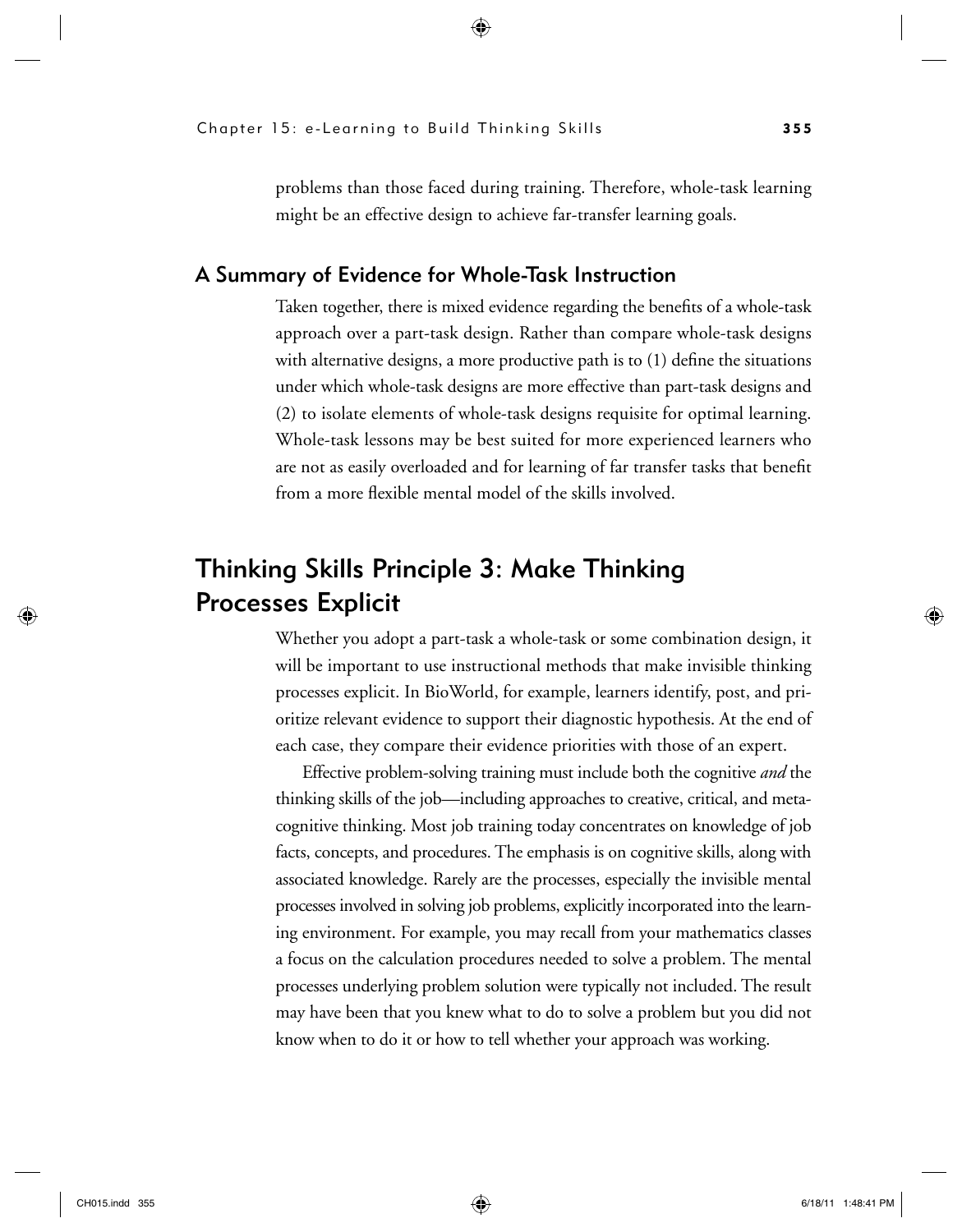#### Teach Metacognitive Skills

One important component of thinking involves planning, monitoring, and revising—in other words, metacognitive skills. In the last twenty years, educators have designed programs with the explicit goal of building metacognitive skills in their learners. Alan Schoenfeld, a mathematics professor, noted that his graduate students were quite adept at specific mathematical techniques taught in their classes, but they lacked problem-solving skills (1987). In studying the thinking processes of students, he noted that about 60 percent would read a problem, start down a solution path, and continue down that path, whether it was productive or not. Schoenfeld characterizes this as the "read the problem, make a decision to do something, and then pursue it come hell or high water" approach (p. 207). In contrast, experts solving the same problem were more reflective. In Figure 15.9 you can see Schoenfeld's visual representations of problem-solving activities of experts compared to novices. He gathered this data by recording and analyzing the dialog of experts and novices who talked aloud while they solved problems over a tento twenty-minute period. Unlike the novices who stuck to one approach, the expert problem solvers moved iteratively among planning, implementing, and evaluating problem-solving actions.

#### Figure 15.9. Different Problem-Solving Activities in Novice and Expert Mathematicians Over Time.



From Schoenfeld, 1987.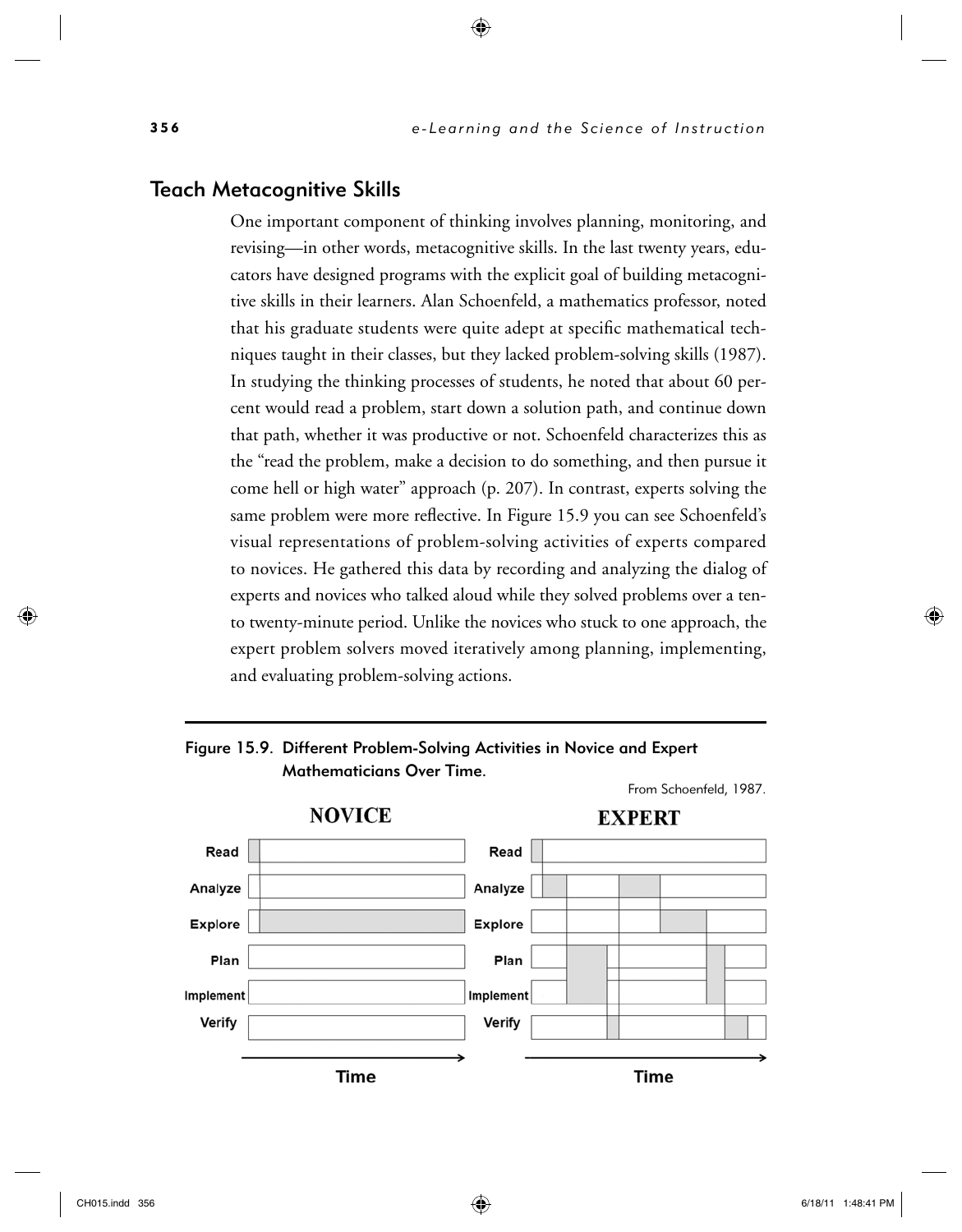Schoenfeld designed training to help students build more expert-like problem-solving skills. He used worked examples and practice as his main instructional methods. He solved demonstration problems in class, during which he would voice aloud his thoughts—including his monitoring and adjusting thoughts. On occasion he might deliberately go down an unproductive path. After a bit he would stop and say something like, "Wait—is this getting me anywhere? What other alternatives might I consider?" In this way he provided examples not only of problem solutions but *also of the thinking processes* behind them. Second, he assigned problems to small student groups. As they worked together, he would visit the groups and ask "metacognitive questions" such as, "What are you doing now?" "Why are you trying that approach?" "What other approaches might you consider?" By first demonstrating and then holding learners responsible for applying these problem-solving process skills, they soon learned to incorporate this kind of thinking in their problem-solving sessions.

We recommend two techniques for making problem-solving processes explicit in e-learning:

- Engage learners with models of expert problem-solving actions and thinking.
- Require learners to interact not only to take the actions needed to resolve a problem but also to identify or generate the rationale behind those actions.

#### Display Expert Thinking Models

Similar to the Schoenfeld techniques described in the previous section, e-learning can make expert thinking processes explicit. Take a look at Figure 15.10 from our pharmaceutical consultative sales course. The sales expert is modeling the best responses to the physician's statements and questions. In this example, the learner can see into the expert's thinking process. The on-screen bubble displays her thoughts as she frames her answers. Pressing the "continue" button will display the remainder of the dialog. Expert thoughts could include consideration of alternative responses, as in this example, a rationale for a response, and/or responses to avoid.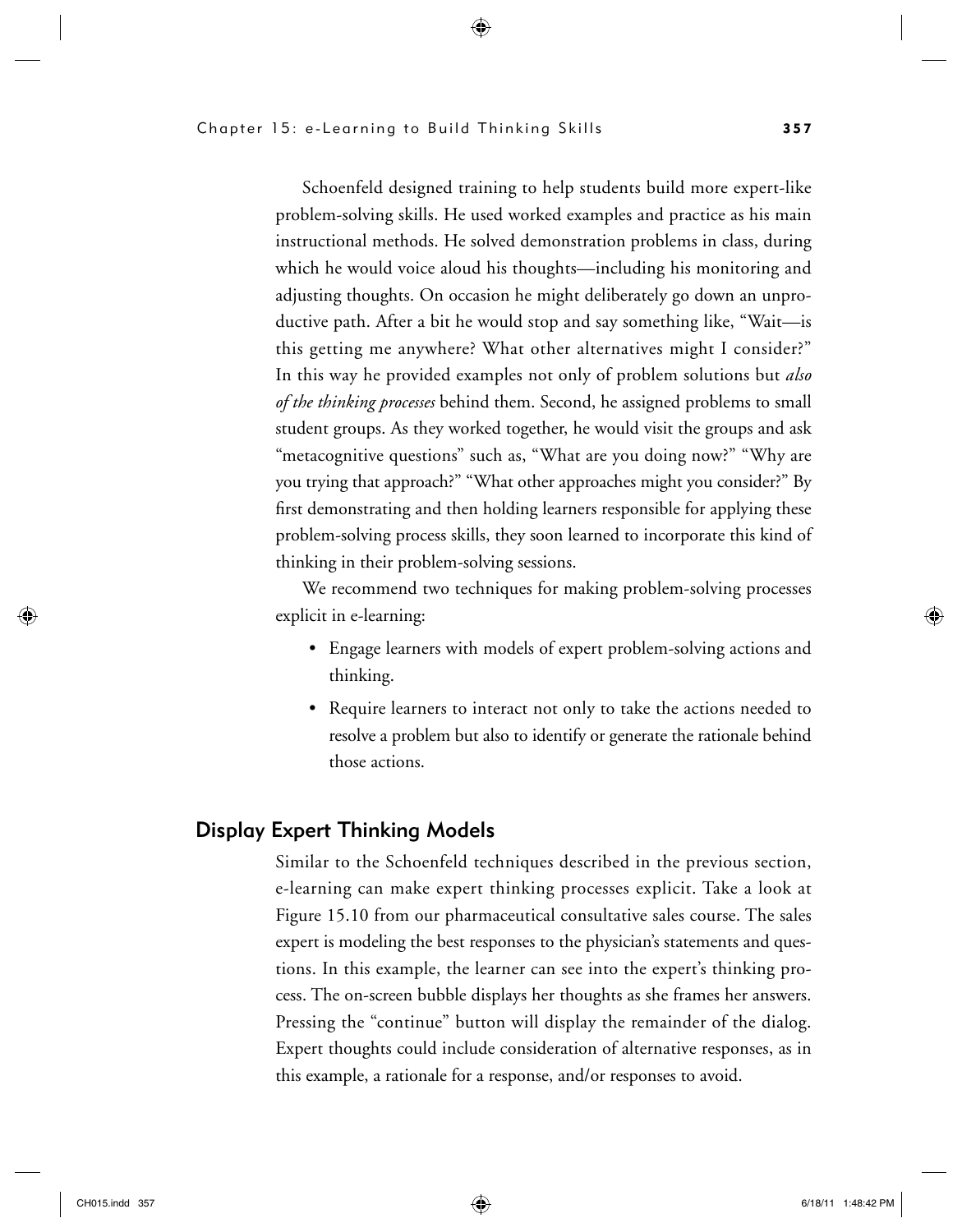

Figure 15.10. The Thought Bubble Makes Expert Thinking Explicit.

#### Focus Learner Attention to Behaviors of Expert Models

Moreno (2009) compared learning of teaching principles such as techniques to maintain attention, promote active learning, and prevent cognitive overload from animated teacher models that did or did not add focusing statements. Sixty-one student teachers were assigned to a multimedia lesson that explained teaching principles, followed by an animated classroom model of an expert teacher applying the principles. In one lesson version, a narrative statement from the teacher summarizing the principle to be shown in the animation was placed just prior to the scene modeling that principle. For example, "To maintain students' attention, I called them randomly by name though out the lesson" would be heard just prior to seeing the animated model calling on various students. The comparison lesson version used the same animation but omitted the focusing narration. Moreno (2009) found that the group lacking the focus statements took significantly longer to study the animated models and scored substantially lower on a transfer test. She concludes that "virtual classroom exemplars should be carefully designed to include narrated guidance that can help prospective teachers make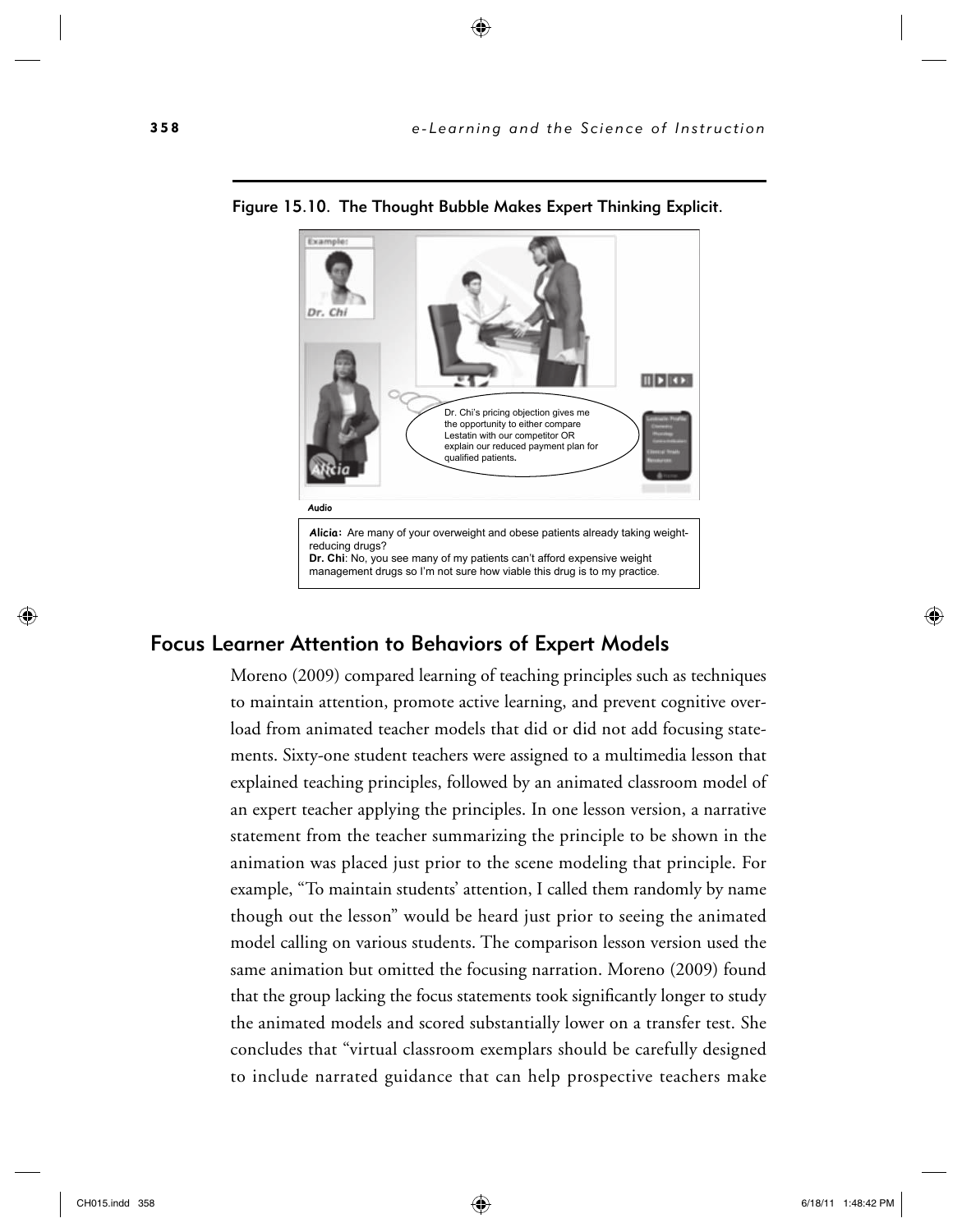

Figure 15.11. The Sales Representative Tells the Learner What to Watch for in the Video Example.

 meaningful connections between the theory learned and the rich classroom information contained in the exemplars" (p. 499). In Figure 15.11 you can see how we applied this technique to our sales lesson.

#### Promote Active Observation of Expert Models

Van Gog, Sluijsmans, Joosten-ten Brinke, and Prins (2010) describe a pilot teacher-training online program in which learners select a professional situation such as handling groups of learners, conducting parental consultations, or asking effective questions. For each scenario reflecting a specific situation, learners are assigned to: observe, analyze, describe, and act. In the observe task, the learner watches a video example of a teacher responding to the situation and writes summaries of the main actions taken. The analyze task uses the same video but requires the learners to evaluate the actions they identified during the observation. For the describe task, learners observe the start of a new scenario related to the same professional situation and describe how they would respond. The learner receives feedback by comparing an expert response for the observation, analysis, and description assignments. The final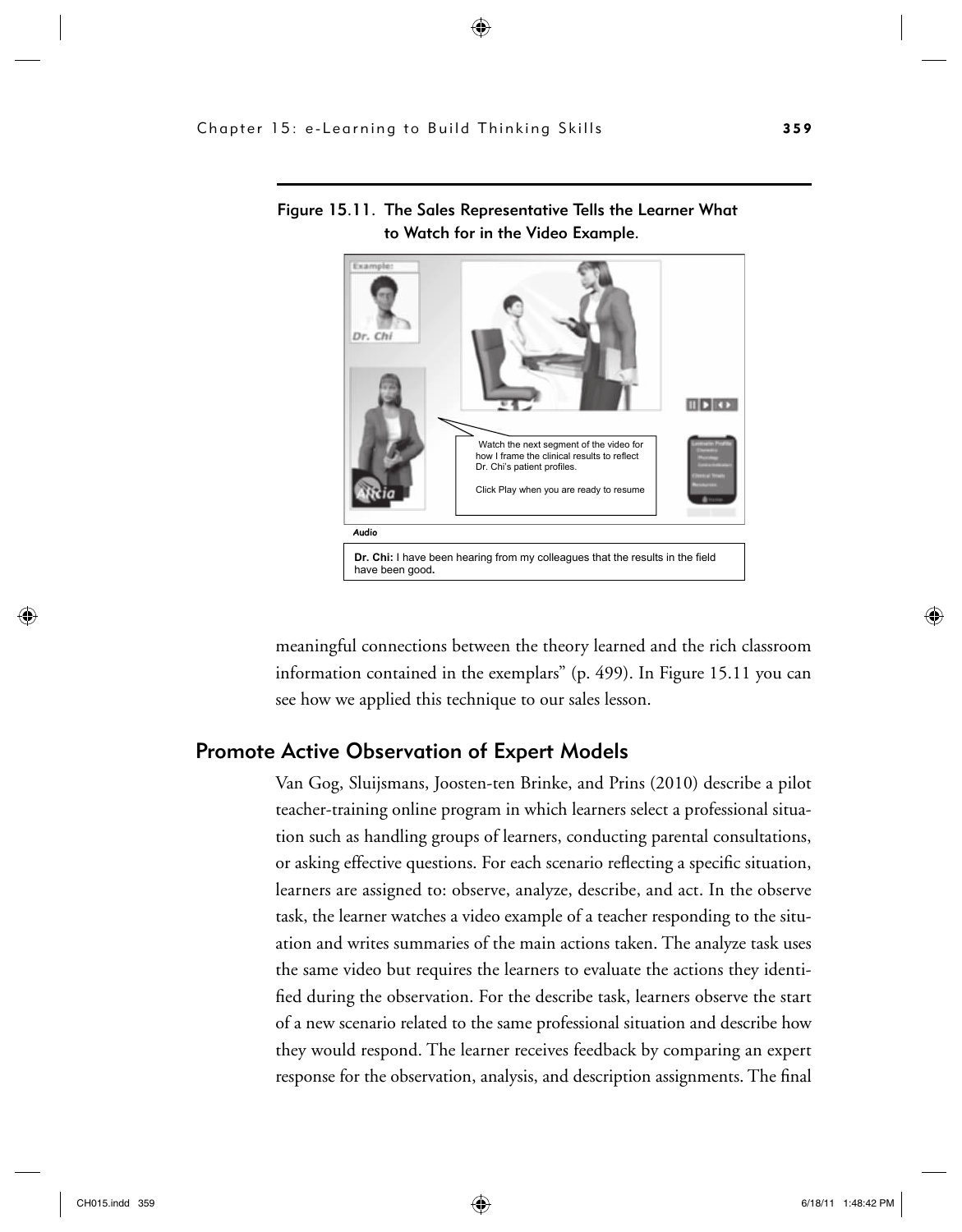act assignment requires the learner to respond to a similar situation on the job and receive feedback from a peer or mentor.

A lesson learned from the research on video modeling of teaching skills is that novices especially may not know where to direct their attention and may benefit from focusing guidance such as a statement just prior to the modeled behavior or a requirement to identify specific behaviors in the video.

## Promote Learner Reflection on Their Own Thinking Processes

In e-learning you have some unique opportunities to provide learners with feedback on their problem-solving processes and promote reflection on those processes. For example, in Figure 15.5 an end-of-lesson screen from the troubleshooting lesson displays the path of the learner's testing actions next to those of an expert. By asking learners to articulate their own lessons learned from this type of comparison, a reflection assignment focuses on the problem-solving process—not just the final solution. In the same way, in BioWorld, as shown in Figure 15.6, the learner is asked to select a hypothesis and also to prioritize the evidence or the rationale for the hypothesis.

# Thinking Skills Principle 4: Define Job-Specific Thinking Processes

As you plan e-learning to build problem-solving skills in your workforce, build in case scenarios, research tools, data sources, activities, and thinking processes that reflect job-specific expert approaches to problem resolution. You identify these job-specific thinking skills during the analysis phases of the design process. Because, when asked, most experts cannot articulate their rationale, you will often need to use special techniques called *cognitive task analysis* (CTA) to define the scenarios to be solved in the training as well as the thinking skills experts use to solve them.

In Table 15.2 we summarize a few different cognitive task analysis techniques. Which technique will work best for you will depend on the nature of the problems being solved as well as the work environment.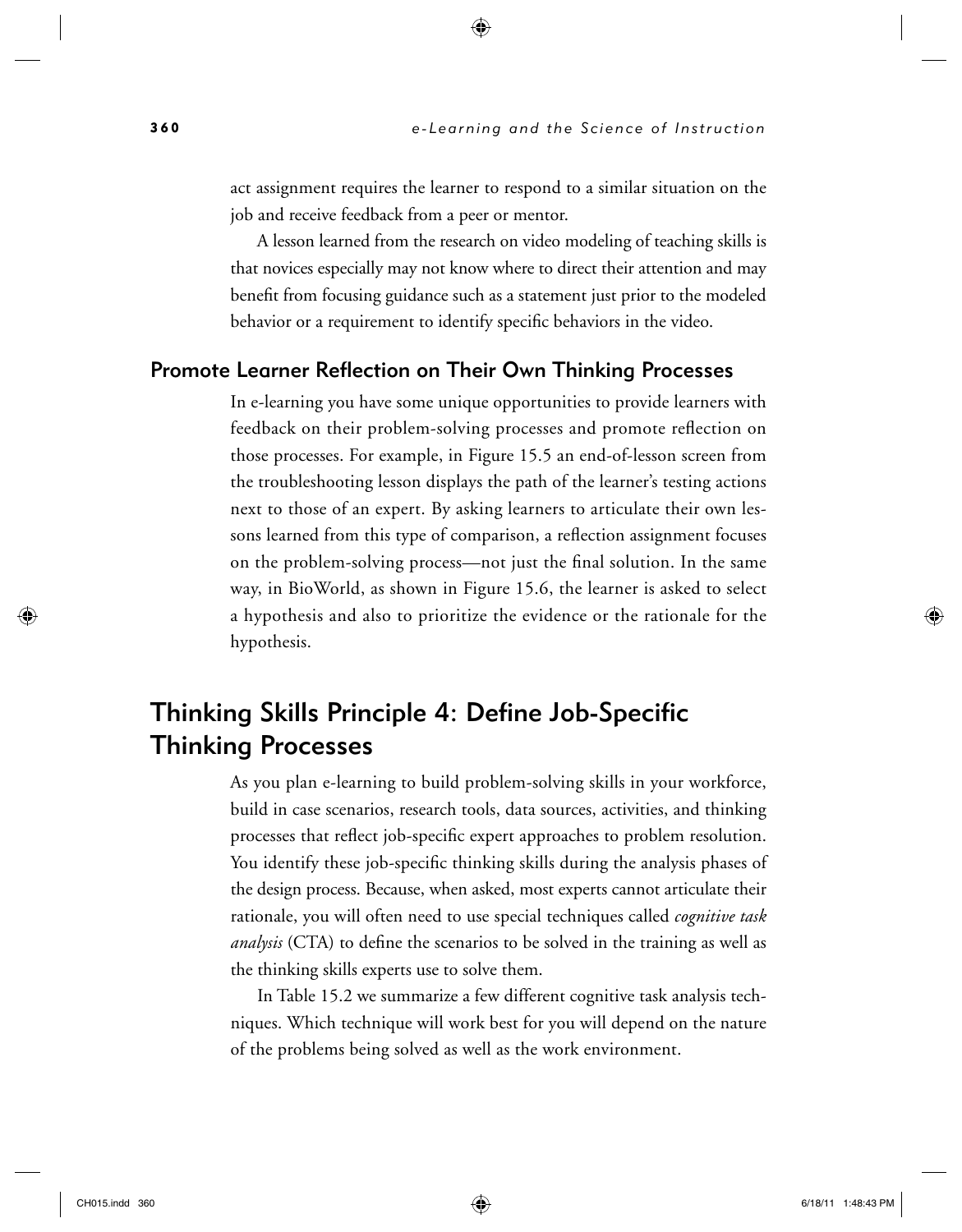| Method                          | Description                                                                                                                                                                                                                                                                                                                | <b>Tradeoffs</b>                                                                                             |
|---------------------------------|----------------------------------------------------------------------------------------------------------------------------------------------------------------------------------------------------------------------------------------------------------------------------------------------------------------------------|--------------------------------------------------------------------------------------------------------------|
| Concurrent reporting            | Subjects asked to verbalize all of<br>their thoughts at the same time<br>that they are solving a problem<br>or working on a task                                                                                                                                                                                           | Not practical with verbal<br>tasks such as sales<br>Obtrusive<br>May provide high<br>amount of relevant data |
| Retrospective<br>reporting      | Subjects asked to verbalize all<br>of their thoughts immediately or<br>soon after solving a problem or<br>working on a task                                                                                                                                                                                                | Relies on memory<br>Unobtrusive                                                                              |
| Cued retrospective<br>reporting | Subjects asked to verbalize all<br>of their thoughts after solving a<br>problem or working on a task<br>while viewing a record (video<br>recording, eye-tracking data) of<br>their work.                                                                                                                                   | Provides memory support<br>Obtrusive                                                                         |
| Critical decision<br>method     | Expert identifies and reports on<br>a past incident in which they<br>solved a problem or worked on<br>a task. Probing questions asked<br>throughout several interview<br>iterations.                                                                                                                                       | Relies on memory<br>Unobtrusive                                                                              |
| Structured expert<br>interview  | Several experts independently<br>describe three situations of<br>diverse complexity in which they<br>resolved a given professional<br>situation and list the factors<br>that influence their complexity<br>rating. A consensus meeting<br>identifies complexity factors and<br>most appropriate response to<br>situations. | Relies on memory<br>Leverages multiple<br>sources of expertise<br>Unobtrusive                                |

#### Table 15.2. Some Cognitive Task Analysis Methods.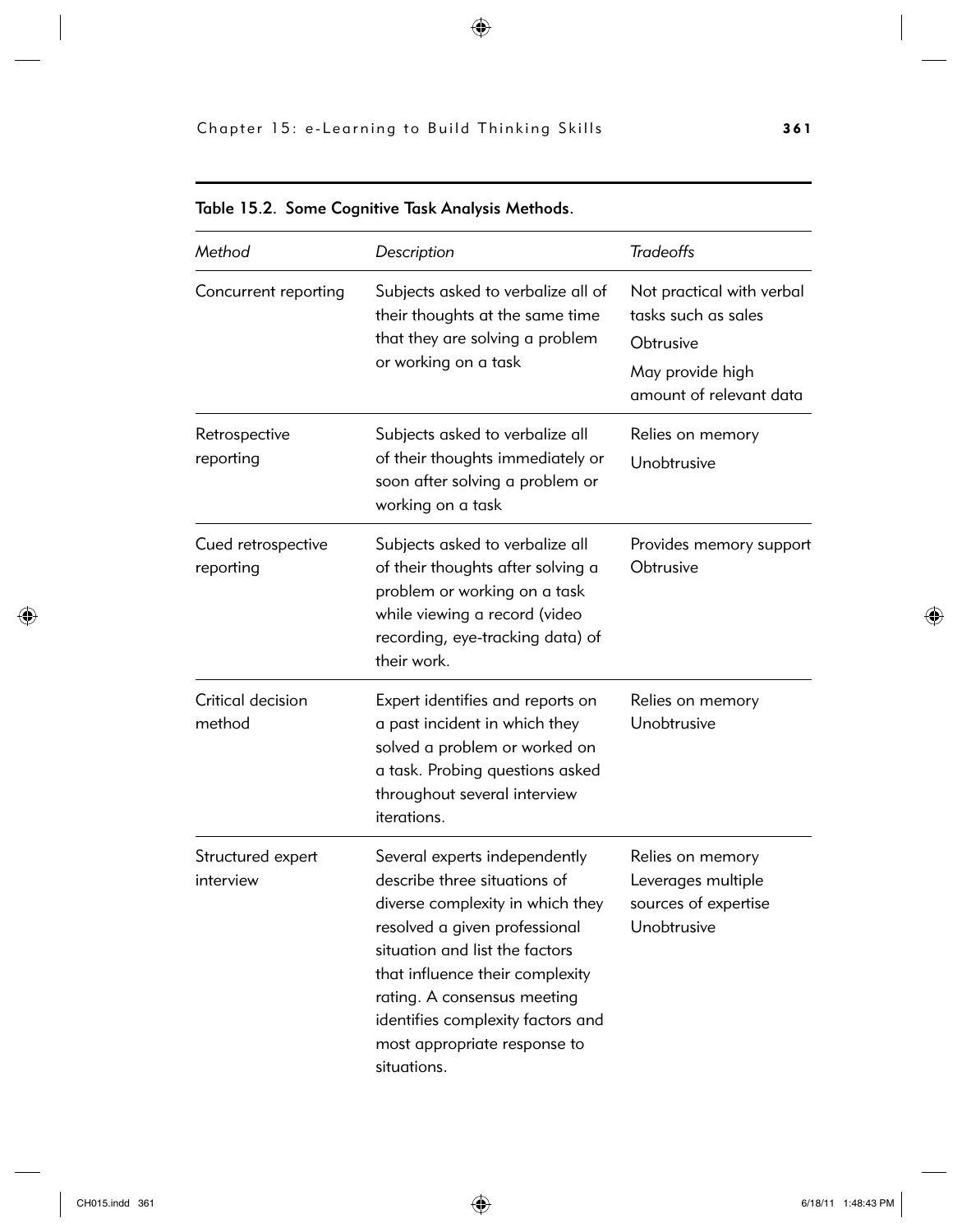For example, concurrent reporting, which requires the workers to talk aloud while they resolve a task, cannot be used for a task that requires talking such as sales or customer service or for tasks that cannot be observed such as a combat situation. For tasks such as these, a retrospective approach that asks experts to later recall their actions and thoughts may be more appropriate. In the next paragraphs we summarize two cognitive taskanalysis projects that relied on reflective interviews of experts describing problem situations they resolved in the past.

#### Two Cognitive Task Analysis Interviews

In one interview, Van Gog, Sluijsmans, Joosten-ten Brinke, and Prins (2010) summarize a method called structured expert sessions, used as the basis for the teacher training program described in the preceding section. To begin, a team of five to ten expert professionals is given a specific professional situation and each member individually describes from his or her own experience three specific instances of resolving that situation at different levels of complexity. For example, a team of five experienced teachers write out how they managed a parent-teacher conference. As part of the pre-work phase, each expert reviews her descriptions and abstracts specific factors that distinguish a less complex from a more complex situation. Following the pre-work, a team meeting of approximately two hours first gains agreement on the complexity factors, followed by consensus on the most appropriate actions to address situations that involve those factors.

In a second interview, Lajoie, Azevedo, and Fleiszer (1998) used expert interviews to plan an intensive care nursing problem-solving training. The development team interviewed three head nurses from the intensive care unit to determine the most difficult aspects of their jobs. These were used to define the job competencies that distinguish expert from beginning practitioners.

Following the interviews, the team worked with expert nurses to identify specific case problems that would incorporate those key competencies. Once some cases were developed on paper, the actions that experienced nurses would take to solve them were defined by asking three nurses unfamiliar with the case to talk aloud as they solved the problem. These problem- solving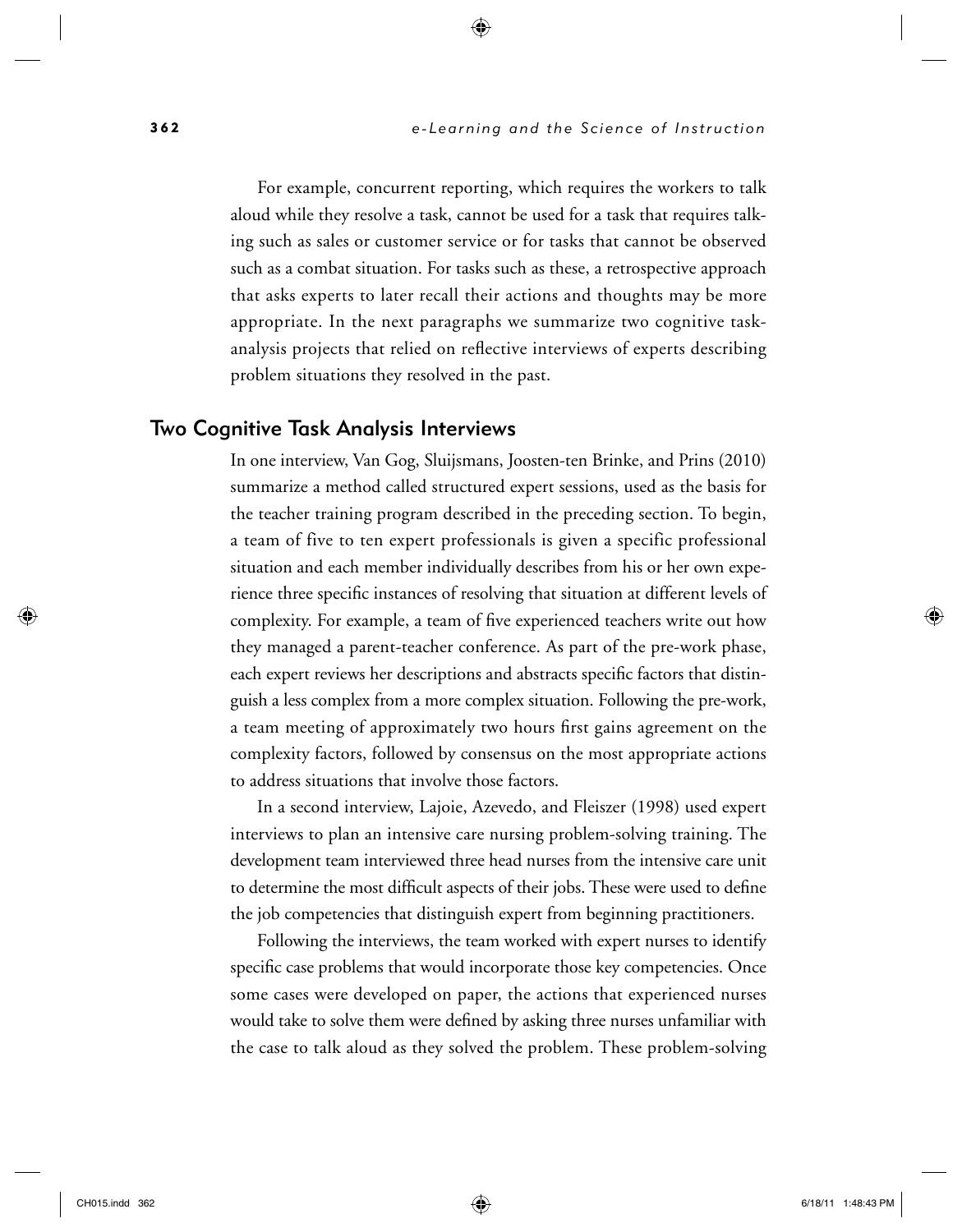interviews followed a specific sequence. For every action that a nurse would mention, the interviewer would ask the reason for the action. Then the interviewer would state the outcome of the action and the respondent would state his or her interpretation of the outcome. The transcripts collected from these problem-solving sessions were coded into thinking skills categories, including hypothesis generation, planning of medical interventions, actions performed, results of evidence gathering, and interpretation of results, along with overall solution paths.

In summary, since expert job practitioners can rarely articulate their thinking process in a direct way, these must be inferred through a cognitive task analysis technique. Through the cognitive task analysis, you define:  $(1)$ scenarios to serve as learning cases, (2) criteria that distinguish scenarios of more or less complexity, (3) the normal tools and resources available to the worker, and (4) alternative solution paths and rationale.

## Teaching Thinking Skills: The Bottom Line

In this chapter we have seen evidence and examples for the design of jobspecific e-learning that builds thinking skills integrated with technical knowledge and skills. We suggest a domain- or job-specific approach that uses a real-world context for learning the thinking skills unique to a discipline. e-Learning offers: (1) unique opportunities to provide simulated experience in a compressed time frame and (2) a vehicle to make thinking processes explicit as well as to promote practice applying those skills.

Your training plan may reflect either a part-task or whole-task learning design. A part-task approach that ends with a case study might be appropriate for novice learners, who may be overloaded in a whole-task lesson. In contrast, a whole-task approach might benefit apprentice-level staff when effectively designed to offer a sequence of cases of increasing complexity with an appropriate level of learning support. With either design, keep in mind the considerable resources you will need to identify the relevant thinking and cognitive skills that will serve as the foundation for your program.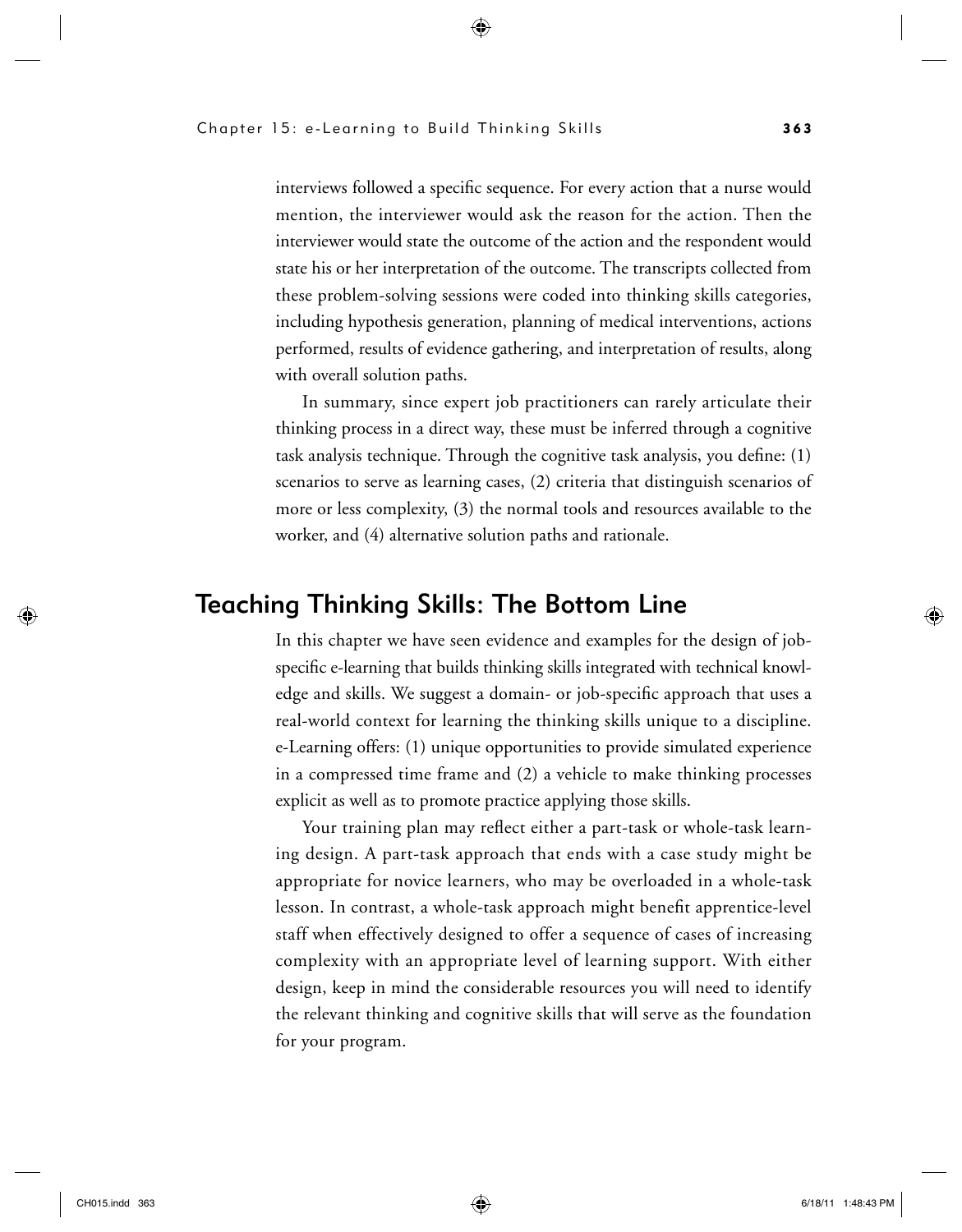# What We Don't Know About Teaching Thinking Skills

Based on evidence to date, we recommended some specific instructional approaches for helping learners build job-relevant thinking skills. However, many questions remain:

- 1. For what kinds of learners and work tasks will a whole-task versus a part-task learning design be most appropriate?
- 2. How can whole-task learning environments accommodate evolving expertise of a learner?
- 3. How will design of whole-task learning differ for relatively well structured problems such as automotive troubleshooting, compared to more open problems that have multiple approaches and solutions?
- 4. What is the potential return on investment (ROI) for the time invested in cognitive task analysis and design of thinking-skills e-learning? How will ROI be influenced by the stability of the cognitive and metacognitive skills involved?
- 5. How can cognitive load be best managed during whole-task learning?
- 6. How important is collaboration (among learners and between learners and instructors) to optimizing learning in whole-task problem solving environments?

#### DESIGN DILEMMA: RESOLVED

Your training department was charged with providing courses that would improve workforce thinking skills. In reviewing the many courses claiming to improve creative thinking, you wondered which of the following options were correct:

- A. Money can be saved by purchasing an off-the-shelf course that includes techniques like the ones listed in Figure 15.1.
- B. Thinking skills training would be most effective in a face-to-face environment.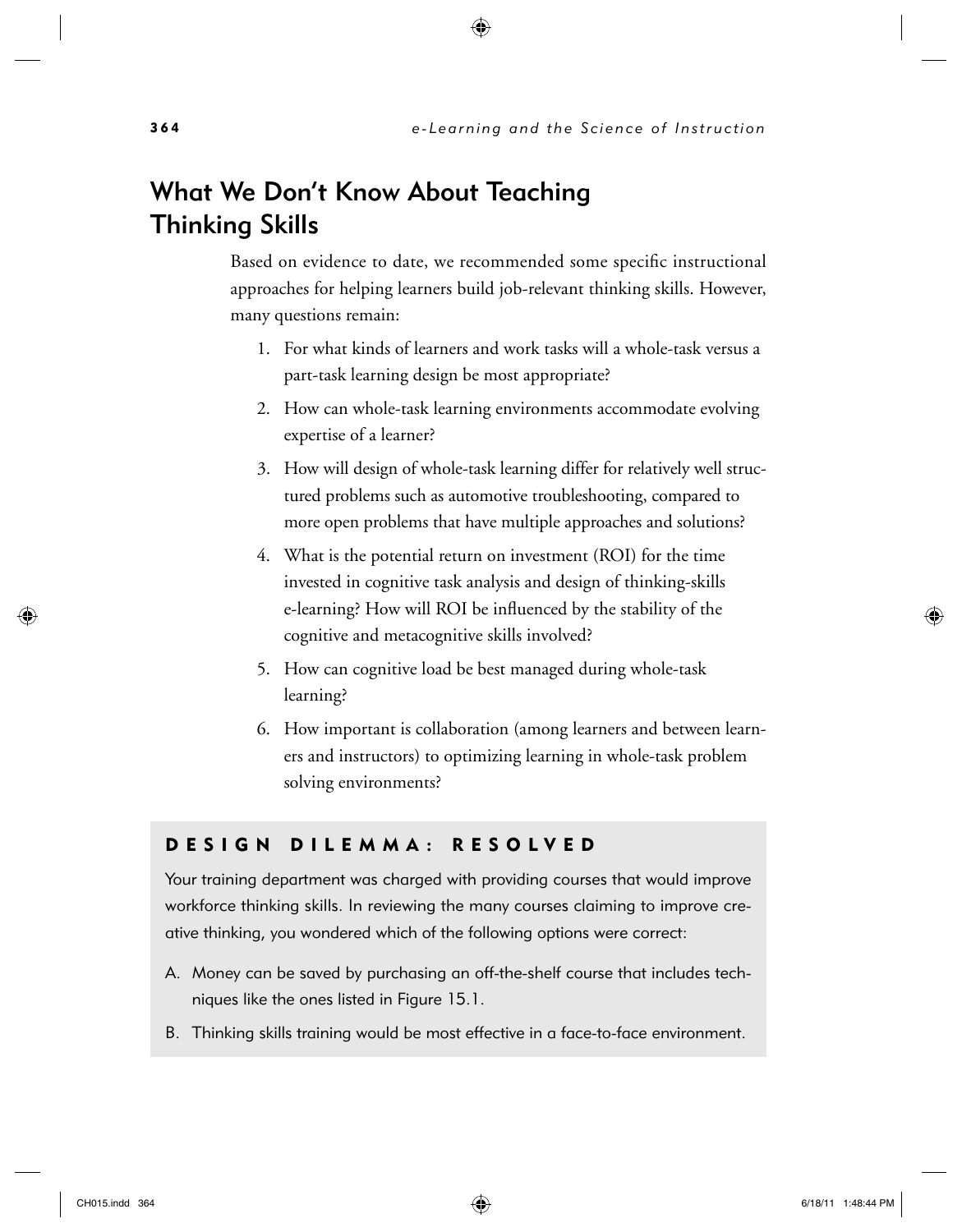- C. Thinking skills training should be job specific; no one general thinking course will translate into improved workplace performance.
- D. There is no way to improve thinking ability through training; it's like intelligence—you either have it or you don't.

Based on evidence to date, we believe that Option C offers the greatest promise for performance results from thinking skills training. However, this option requires customized training focusing on specific job-cognitive and metacognitive skills. Effective training may require considerable effort first to define the important thinking skills and then to create a learning environment to help learners acquire those skills.

To be most cost-effective, the training department might recommend a needs analysis to define which job roles involve thinking skills that most directly lead to organizational competitive advantage. Once identified, the complexity of problems involved in those roles and the stability of the underlying knowledge and skills should be evaluated. Such an analysis might help pinpoint work roles for which thinking skills training will give a maximum return on investment.

#### WHAT TO LOOK FOR IN e-LEARNING

- $\Box$  Lessons that allow learners to observe and apply job-specific thinking skills
- $\Box$  Interactions that require learners to make their reasoning process and products explicit
- $\Box$  Lessons that model thinking processes and assign practice that reflect expert strategies derived from cognitive task analysis
- $\Box$  Lessons that offer sufficient instructional guidance to ensure successful case resolution and learning of problem-solving skills
- $\Box$  Lessons that include several diverse problem scenarios to foster a more robust set of problem-solving skills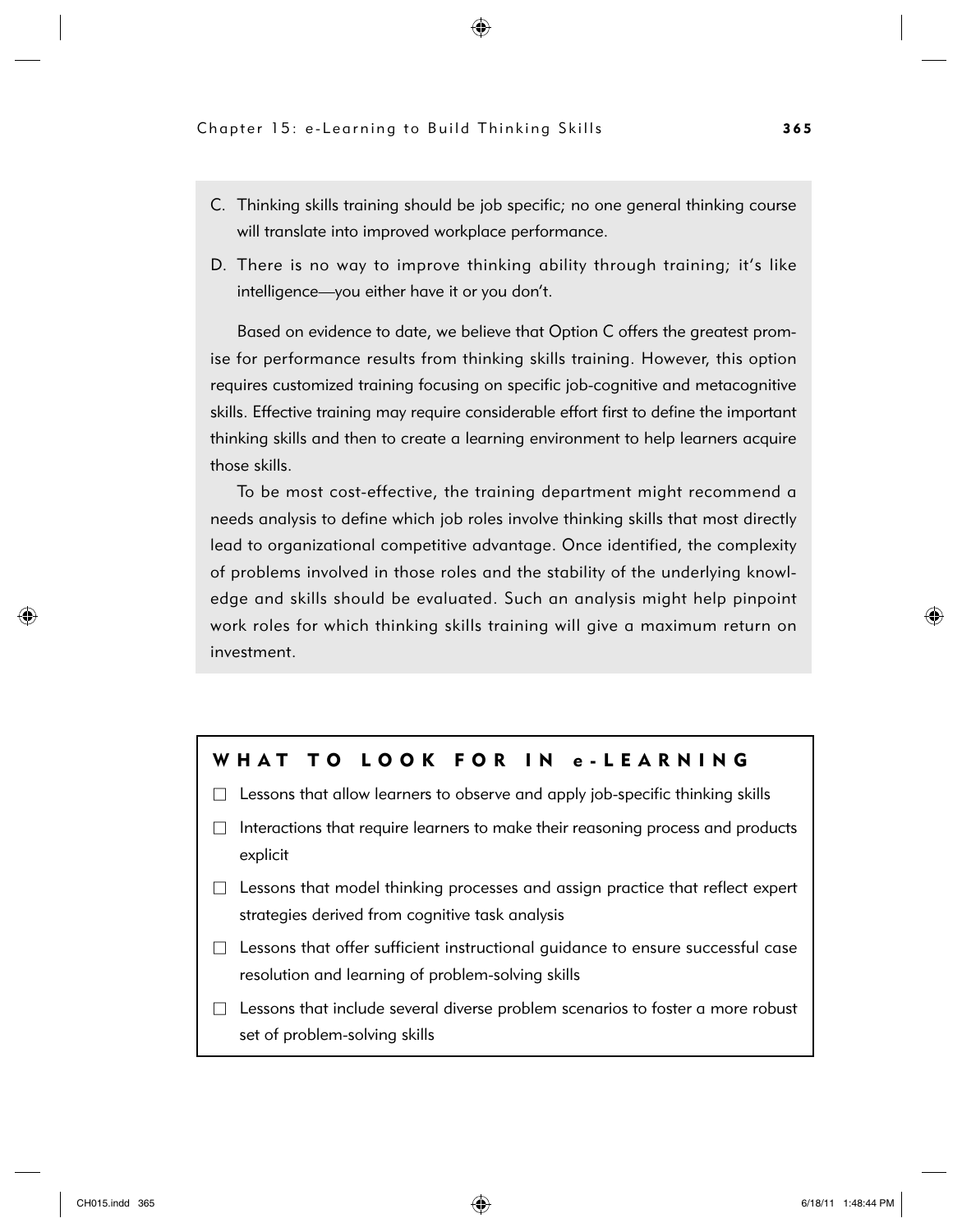#### COMING NEXT

Games and simulations are one of the hottest topics in e-learning today. But before you jump on the bandwagon, you might wonder what evidence we have for the instructional value of games and simulations. In the next chapter we define the key elements of games and simulations, show some examples, and review what lessons we have learned from these environments so far.

## Suggested Readings

- Albanese, M.A. (2010). Problem-based learning. In W.B. Jeffries & K.N. Huggett (Eds.), *An introduction to medical teaching.* New York: Springer.
- Crandall, B., Klein, G., & Hoffman, R.R. (2006). *Working minds*. Cambridge, MA: MIT Press.
- Lajoie, S.P. (2009). Developing professional expertise with a cognitive apprenticeship model: Examples from avionics and medicine. In K.A. Ericsson (Ed.), *Development of professional expertise.* New York: Cambridge University Press.
- Lajoie, S.P., & Nakamura, C. (2005). Multimedia learning of cognitive skills. In R.E. Mayer (Ed), *The Cambridge handbook of multimedia learning.* New York: Cambridge University Press.
- Lim, J., Reiser, R.A., & Olina, Z. (2009). The effects of part-task and wholetask instructional approaches on acquisition and transfer of a complex cognitive skill. *Educational Technology Research & Development*, *57,* 61–77.
- Mayer, R.E. (2008). *Learning and instruction* (2nd ed.). Upper Saddle River, NJ: Pearson Merrill Prentice Hall. See Chapter 12: Teaching by Fostering Problem-Solving Strategies.
- Ritchhart, R., & Perkins, D.N. (2005). Learning to think: The challenges of teaching thinking. In K.J. Holyoak & R.G. Morrison (Eds.), *The Cambridge handbook of thinking and reasoning*, New York: Cambridge University Press.